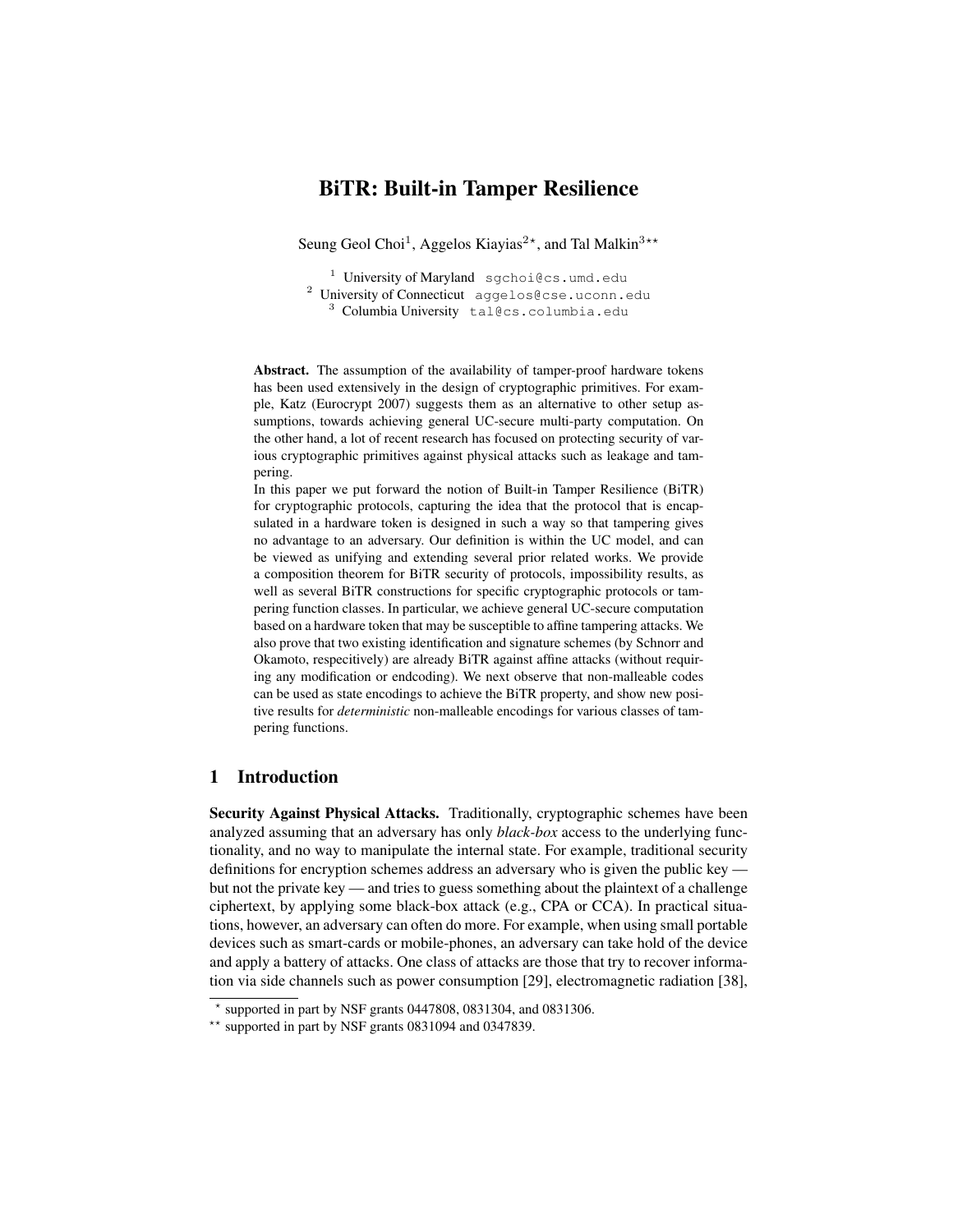and timing [11]. To address these attacks, starting with the work of [27, 33] there has been a surge of recent research activity on leakage-resilient cryptographic schemes. For example, refer to [41, 37, 1, 22, 10, 19, 32, 9, 31] and the references therein. The present work addresses *tampering attacks*, where an adversary can modify the secret data by applying various physical attacks (c.f., [2, 8, 7, 40, 4]). Currently, there are only a few results in this area [23, 26, 21].

Hardware Tokens. As discussed above, cryptographic primitives have traditionally been assumed to be tamper (and leakage) proof. In the context of larger cryptographic protocols, there have been many works that (implicitly or explicitly) used secure hardware as a tool to achieve security goals that could not be achieved otherwise. The work most relevant to ours is that of Katz [28], who suggests to use *tamper-proof hardware tokens* to achieve UC-secure [12] commitments. This allows achieving general feasibility results for UC-secure well-formed multi-party computation, where the parties, without any other setup assumptions, send each other tamper-proof hardware tokens implementing specific two-party protocols. There were several follow-up works such as [34, 16, 18, 25, 30, 24, 20], all of which assume a token that is tamper proof.

Given the wide applicability of tamper-proof tokens on one hand, and the reality of tampering attacks on the other, we ask the following natural question:

# *Can we relax the tamper-proof assumption, and get security using* tamperable *hardware tokens?*

Clearly, for the most general interpretation of this question, the answer is typically negative. For example, if the result of [28] was achievable with arbitrarily-tamperable hardware token, that would give general UC-secure protocols in the "plain" model, which is known to be impossible [13]. In this work we address the above question in settings where the class of possible tampering functions and the class of protocols we wish to put in a token and protect are restricted.

### 1.1 Our Contributions

BiTR Definition. We provide a definition of Built-in Tamper Resilience (BiTR) for two party cryptographic protocols, capturing the idea that the protocol can be encapsulated in a hardware token, whose state may be tamperable. Our definition is very general, compatible with the UC setting [12], and implies that any BiTR protocol can be used as a hardware token within larger UC-protocols. Our definition may be viewed as unifying and generalizing previous definitions [23, 26, 21] and bringing them to the UC setting.

BiTR is a property of a cryptographic protocol  $M$ , which roughly says the following. Any adversary that is able to apply tampering functions from the class  $\mathcal T$  on a token running  $M$ , can be simulated by an adversary that has no tampering capability, independently of the environment in which the tokens may be deployed.

The strongest result one would ideally want is a general compiler that takes an arbitrary protocol and transforms it to an equivalent protocol that is BiTR against arbitrary tampering functions, without having to encode the state into a larger one, and without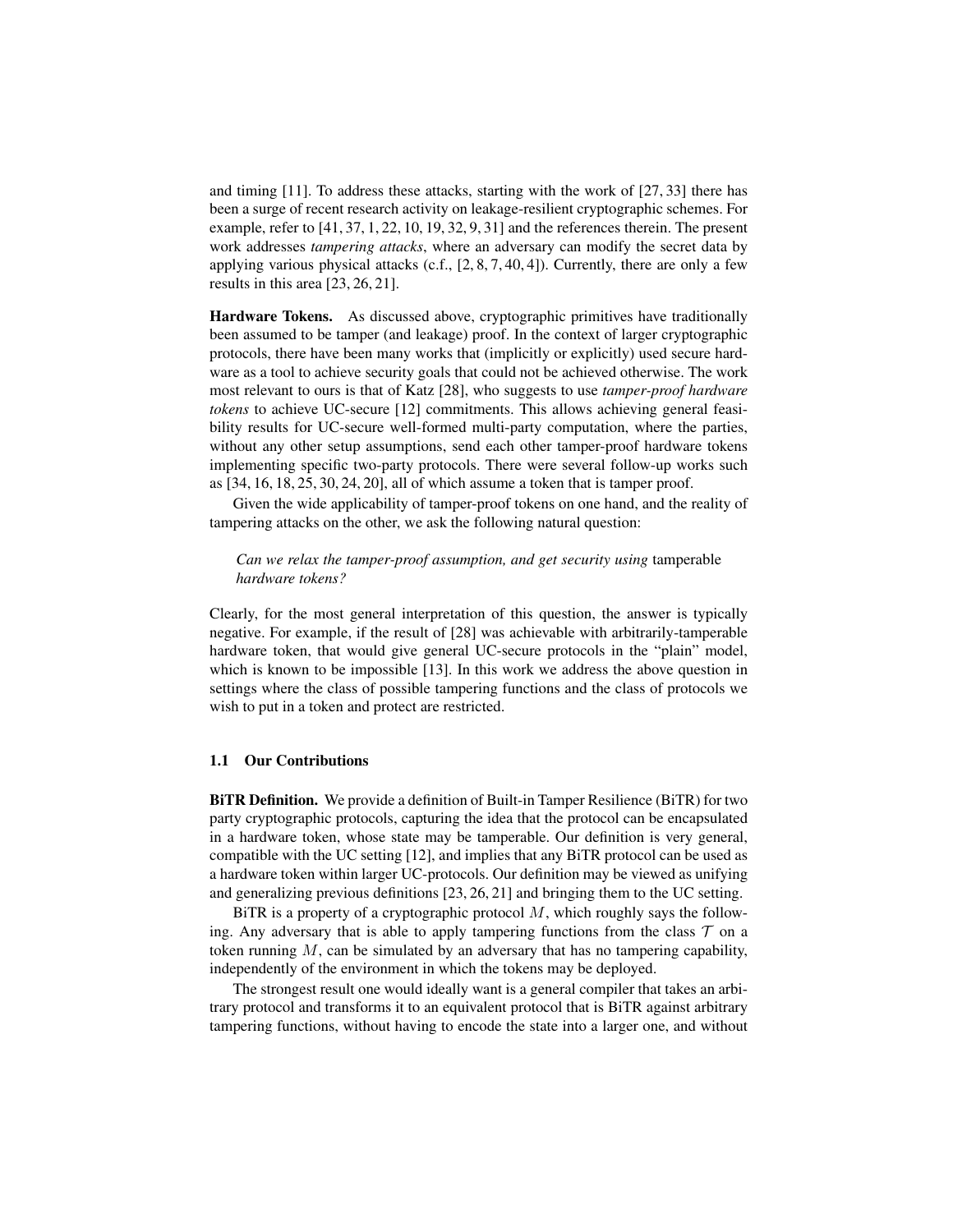requiring any additional randomness.<sup>4</sup> Since such a strong result is clearly impossible, we provide several specific results that trade off these parameters (see below), as well as the following composition theorem.

BiTR Composition. As BiTR is a protocol centric property, the natural question that arises is whether it is preserved under composition. A useful result for a general theory of BiTR cryptography would be a general composition theorem which allows combining a BiTR protocol calling a subroutine and a BiTR implementation of that subroutine into one overall BiTR protocol. To this end, we characterize BiTR composition of protocols by introducing the notion of modular-BiTR which captures the property of being BiTR in the context of a larger protocol. We then prove that the property of modular-BiTR is *necessary and sufficient* for construction of composite BiTR protocols. At the same time we also derive a negative result, namely that modular-BiTR protocols that preserve the BiTR property in any possible context (something we term universal-BiTR) are unattainable assuming the existence of one-way functions, at least for non-trivial protocols. These results thus settle the question of BiTR composability.

BiTR Constructions without State Encoding. We describe results for BiTR primitives that require no state encodings. It may come as a surprise that it is possible to prove a cryptographic protocol BiTR without any encoding and thus without any validation of the secret protocol state whatsoever. This stems from the power of our definitional framework for BiTR and the fact that it is can be achieved for specially selected and designed protocols and classes of tampering functions. We define the class  $\mathcal{T}_{\text{aff}} = \{f_{a,b} \mid a \in \mathbb{Z}_q^*, b \in \mathbb{Z}_q, f_{a,b}(v) := av + b \bmod q\}.$  That is, the adversary may apply a modular affine function of his choice to tamper the state. Affine tampering is an interesting class to consider as it has as special cases multiplication (e.g., shifting which may be the result of tampering shift-register based memory storage), or addition (which may be result of bit flipping tampering).

We prove three protocols BiTR with respect to this class, where the tamper resilience is really "built-in" in the sense that no modification of the protocol or encoding of the state are necessary. The first one is Schnorr's identification (two-round) protocol [39]. The second is Okamoto's signature scheme [35]. Both protocols are interesting on their own (e.g., previous work [23] focused mostly on signature schemes), but the latter is also useful for the third protocol we prove affine-BiTR, described next.

*UC-Secure Computation from tamperable tokens.* Katz's approach [28] for building UC-secure computation using hardware tokens allows a natural generalization that involves a commitment scheme with a special property, we call a *dual-mode parameter generation (DPG)* — depending on the mode of the parameter, the commitment scheme is either statistically hiding or a trapdoor commitment. We then observe that any DPGcommitment is sufficient for providing UC-secure multi-party computation assuming tamper proof tokens. Following this track, we present a new DPG-commitment scheme that is BiTR against affine tampering functions, that relies on discrete-log based prim-

<sup>&</sup>lt;sup>4</sup> If an encoding  $\psi$  of the state is required, it is desirable that it is deterministic (randomness may not be available in some systems or expensive to generate), and that it has as high rate as possible. Ideally, an existing scheme can be proven BiTR *as-is*, without any state encoding at all.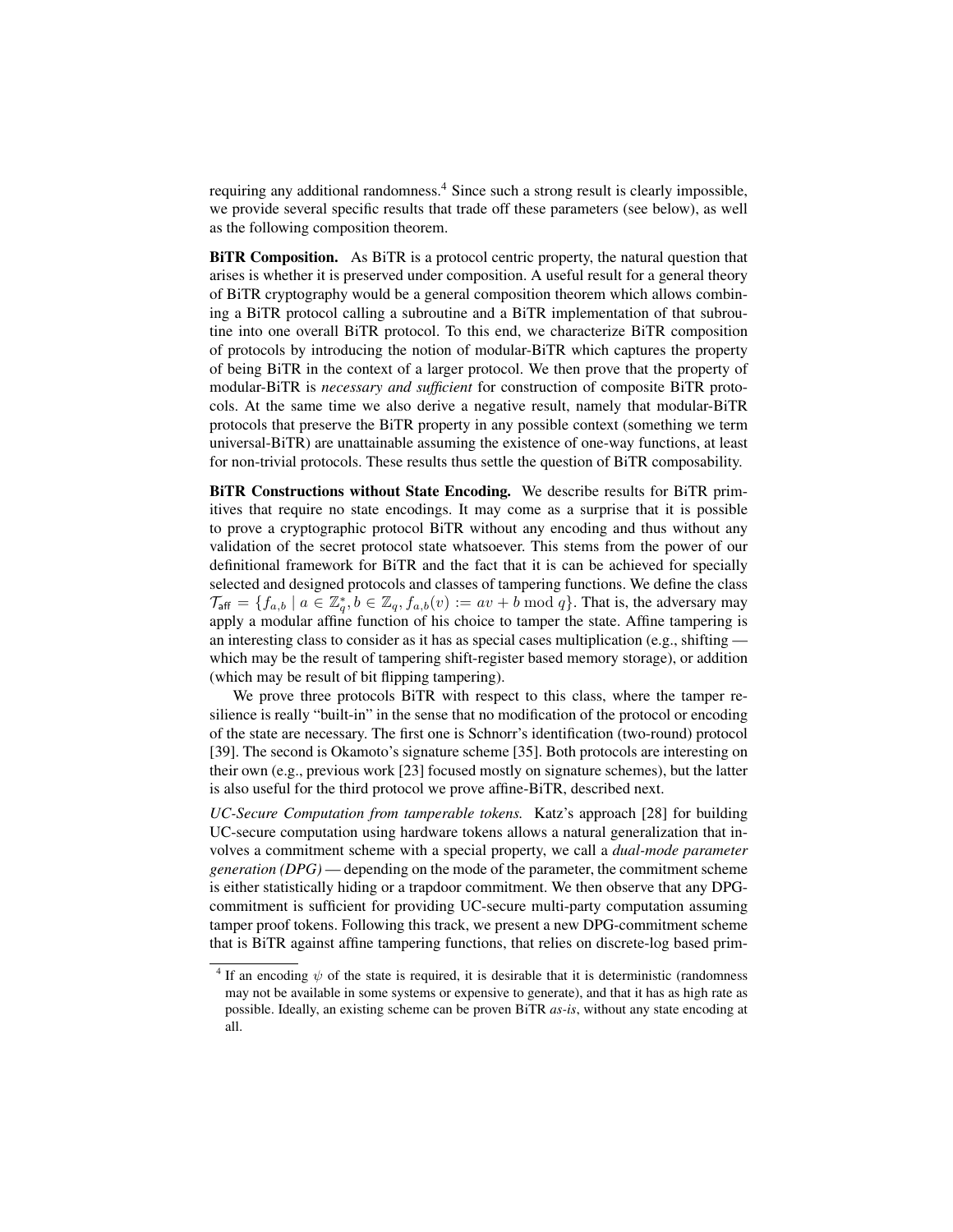itives including the digital signature scheme of Okamoto [35]. Thus, we obtain UCsecure general computation using hardware tokens tamperable with affine functions.

BiTR Constructions with State Encoding. We next discuss how one can take advantage of state consistency checks to design BiTR protocols. We observe first that nonmalleable codes, introduced by Dziembowski, Pietrzak and Wichs [21] can be used as an encoding for proving the BiTR property of protocols. This gives rise to the problem of constructing such codes. Existing constructions [21] utilize randomness in calculating the encoding; we provide new constructions for such encodings focusing on purely *deterministic constructions*. In fact, when the protocol uses no randomness (e.g., a deterministic signing algorithm) or a finite amount of randomness (e.g., a prover in the resettable zero-knowledge [14] setting), by using deterministic encodings the token may dispense with the need of random number generation.

Our design approach takes advantage of a generalization of non-malleable encodings (called  $\delta$ -non-malleable), and we show how they can be constructible for any given set of tampering functions (as long as they exist). Although inefficient for general tampering functions, the construction becomes useful if each function in the class  $\mathcal T$  works independently on small blocks (of logarithmic size). In this case, we show that a nonmalleable code for the overall state can be constructed efficiently by first applying Reed-Solomon code to the overall state and then applying  $\delta$ -non-malleable codes for small blocks to the resulting codeword. We stress that this construction is intended as a feasibility result.

### 1.2 Related Work

We briefly describe the most relevant previous works addressing protection against tampering. We note that none of these works had addressed tampering in the context of UC-secure protocols.

Gennaro et al. [23] considered a device with two separate components: one is tamperproof yet readable (circuitry), and the other is tamperable yet read-proof (memory). They defined algorithmic tamper-proof (ATP) security and explored its possibility for signature and decryption devices. Their definition of ATP security was given only for the specific tasks of signature and encryption. In contrast, our definition is simulation based, independent of the correctness or security objectives of the protocol, and we consider general two-party protocols (and the implications in the UC framework [12, 28]).

Ishai et al. [26] considered an adversary who can tamper with the wires of a circuit. They showed a general compiler that outputs a self-destructing circuit that withstands such a tampering adversary. Considering that memory corresponds to a subset of the wires associated with the state in their model, the model seems stronger than ours (as we consider only the state, not the computation circuit). However, the tampering attack they considered is very limited: it modifies a bounded subset of the wires between each invocation, which corresponds to tampering memory only partially.

Dziembowski et al. [21] introduced the notion of non-malleable codes and tamper simulatability to address similar concerns as the present work. A distinguishing feature of BiTR security from their approach is that BiTR is protocol-centric. As such, it allows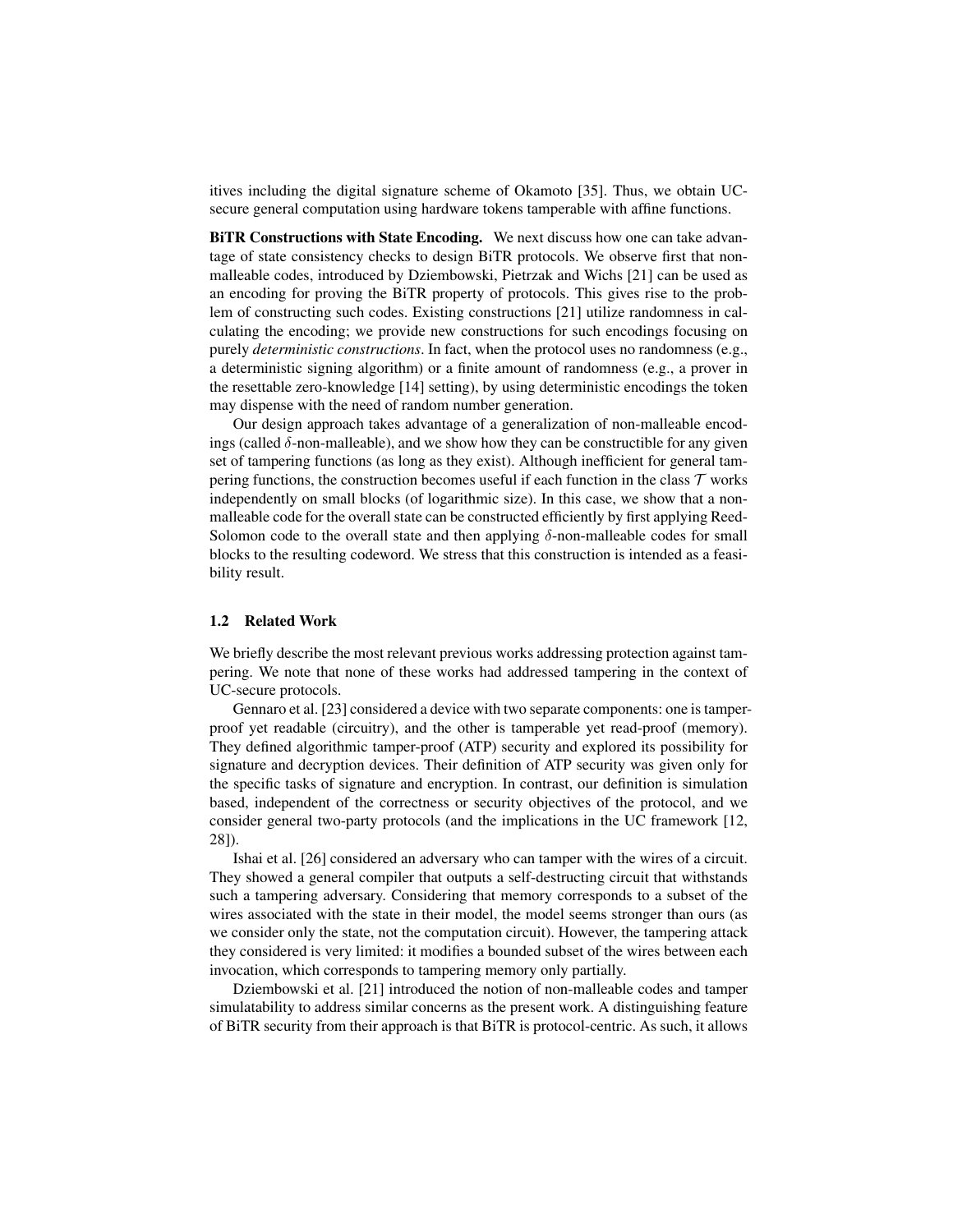arguing about tamper resilience by taking advantage of specific protocol design features that enable BiTR even without any encodings. Moreover, the positive results of [21] require the introduction of additional circuitry or a randomness device; this may be infeasible, uneconomical or even unsafe in practice — it could be introducing new pathways for attacks. In contrast, our positive results do not require state encodings or when they do, they do not rely on randomness.

Bellare and Kohno defined security against related key attacks (RKA) for block ciphers [6], and there has been follow-up work [5, 3] (see also the references therein). Roughly speaking, RKA-security as it applies to PRFs and encryption is a strengthening of the security definition of the underlying primitive (be it indistinguishability from random functions or semantic security). RKA-security was only shown against tampering that included addition or multiplication (but not both simultaneously). In fact, RKA-security for PRFs as defined in [5] is different from BiTR when applied to PRFs. A BiTR PRF is not necessarily RKA-secure since the BiTR simulator is allowed to take some liberties that would violate key independence under tampering as required by RKA-security. We do not pursue these relationships further here formally as it is our intention to capture BiTR in a weakest possible sense and investigate how it captures naturally in a simulation-based fashion the concept of tamper resilience for any cryptographic primitive.

# 2 BiTR Definitions

BiTR Protocols. Katz [28] modeled usage of a tamper-proof hardware token as an ideal functionality  $\mathcal{F}_{wrap}$  in the UC framework. Here, we slightly modify the functionality so that it is parameterized by an interactive Turing machine (ITM) M for a two-party protocol<sup>5</sup> (see Fig. 1). The modification does not change the essence of the wrapper functionality; it merely binds honest parties to the use of a specific embedded program. Corrupted parties may embed an arbitrary program in the token by invoking Forge. We also define a new functionality  $\mathcal{F}_{turnap}$  similar to  $\mathcal{F}_{wrap}$  but with tampering allowed. Let T be a collection of (randomized) functions. Let  $\psi = (E, D)$  be an encoding scheme<sup>6</sup>. The essential difference between  $\mathcal{F}_{twrap}$  and  $\mathcal{F}_{wrap}$  is the ability of the adversary to tamper with the internal state of the hardware token — a function drawn from  $\mathcal T$  is applied on the internal state of the hardware token. This (weaker) ideal functionality notion is fundamental for the definition of BiTR that comes next.

We define a security notion for a protocol M, called Built-in Tamper Resilience (BiTR), which essentially requires that  $\mathcal{F}_{twrap}(M)$  is interchangeable with  $\mathcal{F}_{wrap}(M)$ . We adopt the notations in the UC framework given by Canetti [12].

**Definition 1 (BiTR protocol).** *The protocol M is*  $(\mathcal{T}, \psi)$ -BiTR *if for any PPT A, there exists a PPT* S *such that for any non-uniform PPT* Z*,*

 $\text{IDEAL}_{\mathcal{F}_{turnap}(M, \mathcal{T}, \psi), \mathcal{A}, \mathcal{Z}} \approx \text{IDEAL}_{\mathcal{F}_{wrap}(M), \mathcal{S}, \mathcal{Z}}$ ,

*where*  $\approx$  *denotes computational indistinguishability.* 

 $<sup>5</sup>$  We will interchangeably use protocols and ITMs, if there is no confusion.</sup>

<sup>&</sup>lt;sup>6</sup> We will sometimes omit  $\psi$  from  $\mathcal{F}_{turnap}$  when it is obvious from the context.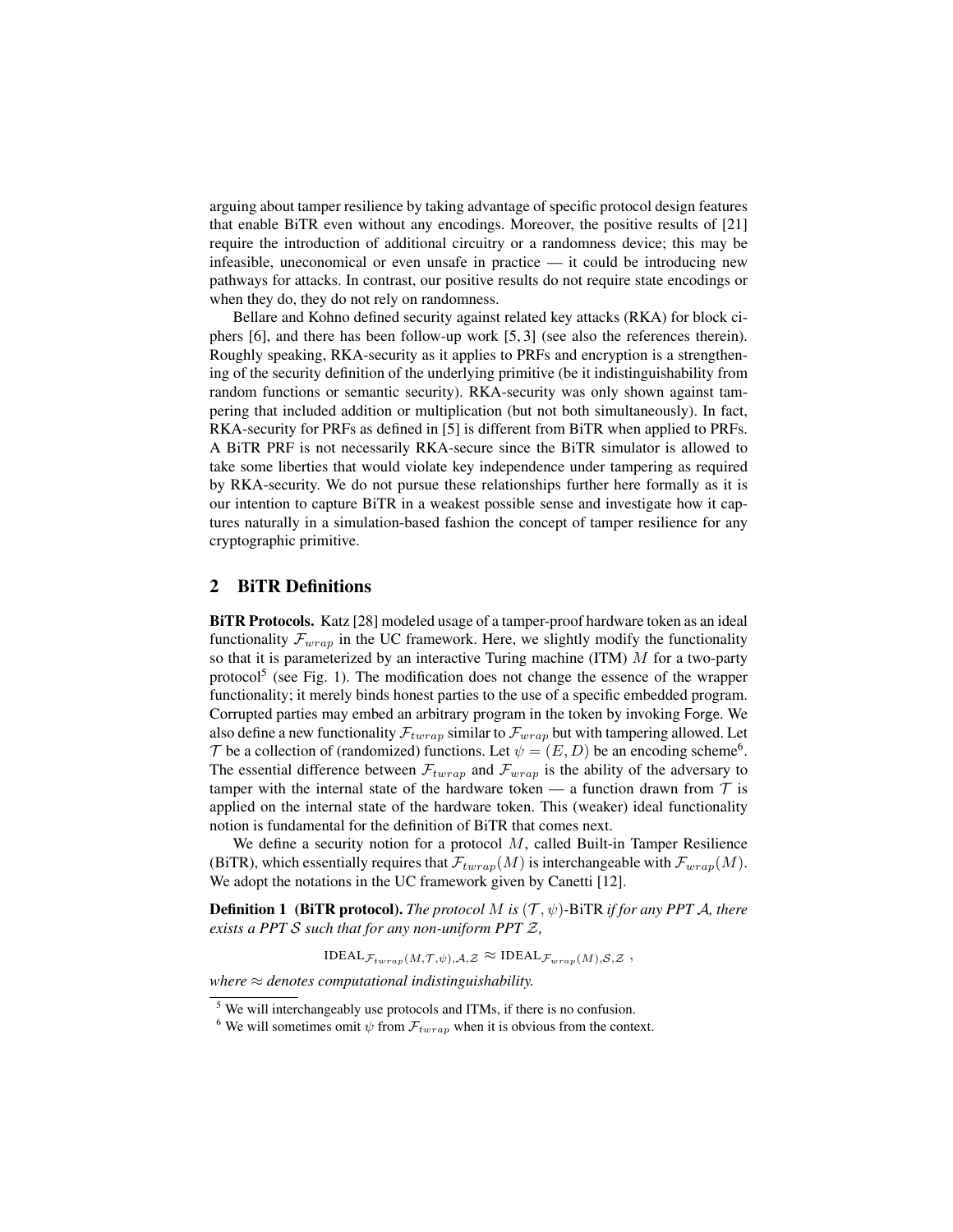$\mathcal{F}_{wrap}(M)$  is parameterized by a polynomial p and a security parameter k.

- **Create:** Upon receiving  $\langle$  Create, sid, P, P', msg $\rangle$  from party P: Let  $msg' =$  (Initialize, msg). Run  $M(msg')$  for at most  $p(k)$  steps. Let out be the response of M (set out to  $\perp$  if M does not respond). Let s' be the updated state of M. Send  $\langle$ Initialized, sid, P', out $\rangle$  to P, and  $\langle$  Create, sid, P, P', 1<sup>|s'|</sup> $\rangle$  to P' and the adversary. If there is no record  $(P, P', *, *),$  then store  $(P, P', M, s')$ .
- Forge: Upon receiving  $\langle$  Forge, sid, P, P', M', s $\rangle$  from the adversary, if P is not corrupted, do nothing. Otherwise, send  $\langle$  Create,  $sid, P, P', 1^{|s|}\rangle$  to  $P'$ . If there is no record  $(P, P', *, *),$  then store  $(P, P', M', s)$ .
- **Run:** Upon receiving  $\langle$ Run, sid, P, msg $\rangle$  from party P', find a record  $(P, P', K, s)$ . If there is no such record, do nothing. Otherwise, do:
	- 1. Run  $K(msg; s)$  for at most  $p(k)$  steps. Let *out* be the response of K (set *out* to ⊥ if K does not respond). Let s' be the updated state of K. Send  $(sid, P, out)$  to P'. 2. Update the record with  $(P, P', K, s')$ .

 $\mathcal{F}_{turnap}(M, \mathcal{T}, \psi)$  is also parameterized by p and k (and  $\psi = (E, D)$  is an encoding scheme). **Create:** As in  $\mathcal{F}_{wrap}(M)$  with the only change that state s' is stored as  $E(s')$  in memory. Forge: As in  $\mathcal{F}_{wrap}(M)$ .

—————————————————————————————–

- **Run:** Upon receiving  $\langle$ Run, sid, P, msg $\rangle$  from party P', find a record  $(P, P', K, \tilde{s})$ . If there is no such record, do nothing. Otherwise, do:
	- 1. (Tampering) If P' is corrupted and a record  $\langle sid, P, P', \tau \rangle$  exists, set  $\tilde{s} = \tau(\tilde{s})$ and erase the record.
	- 2. (Decoding) If P is corrupted, set  $s = \tilde{s}$ ; otherwise, set  $s = D(\tilde{s})$ . If  $s = \perp$ , send  $(sid, P, \perp)$  to P' and stop.
	- 3. Run  $K(msg; s)$  for at most  $p(k)$  steps. Let *out* be the response of K (set *out* to ⊥ if K does not respond). Let s' be the updated state of K. Send (sid, P, out) to P'.
	- 4. (Encoding) If P is corrupted, set  $\tilde{s} = s'$ ; otherwise set  $\tilde{s} = E(s')$ . Update the record with  $(P, P', K, \tilde{s})$ .

**Tamper:** Upon receiving  $\langle$ Tamper, sid, P, P',  $\tau$ ) from the adversary A, if P' is not corrupted or  $\tau \notin \mathcal{T}$ , do nothing. Otherwise make a record  $(sid, P, P', \tau)$  (erasing any previous record of the same form).

Fig. 1. Ideal functionalities  $\mathcal{F}_{wrap}(M)$  and  $\mathcal{F}_{twrap}(M, \mathcal{T}, \psi)$ 

In case  $\psi = (\text{id}, \text{id})$  (i.e., identify functions), we simply write  $\mathcal{T}\text{-}BiTR$ . Note that this definition is given through the ideal model, which implies (by the standard UC theorem) that whenever a tamper-proof token wrapping  $M$  can be used, it can be replaced by a  $\mathcal T$ -tamperable token wrapping  $M$ .<sup>7</sup> As a trivial example, every protocol is {id}-BiTR.

We note that the above definition is intended to capture in the weakest possible sense the fact that a protocol is tamper resilient within an arbitrary environment. A feature of the definition is that there is no restriction in the way the simulator accesses the underlying primitive (as long as no tampering is allowed). This enables, e.g., a signature to be called BiTR even if simulating tampered signatures requires untampered signatures on

<sup>7</sup> One could also consider a definition that requires this in the context of a *specific* UC-protocol. We believe our stronger definition, which holds for *any* UC-protocol using a token with M, is the right definition for built-in tamper resilience.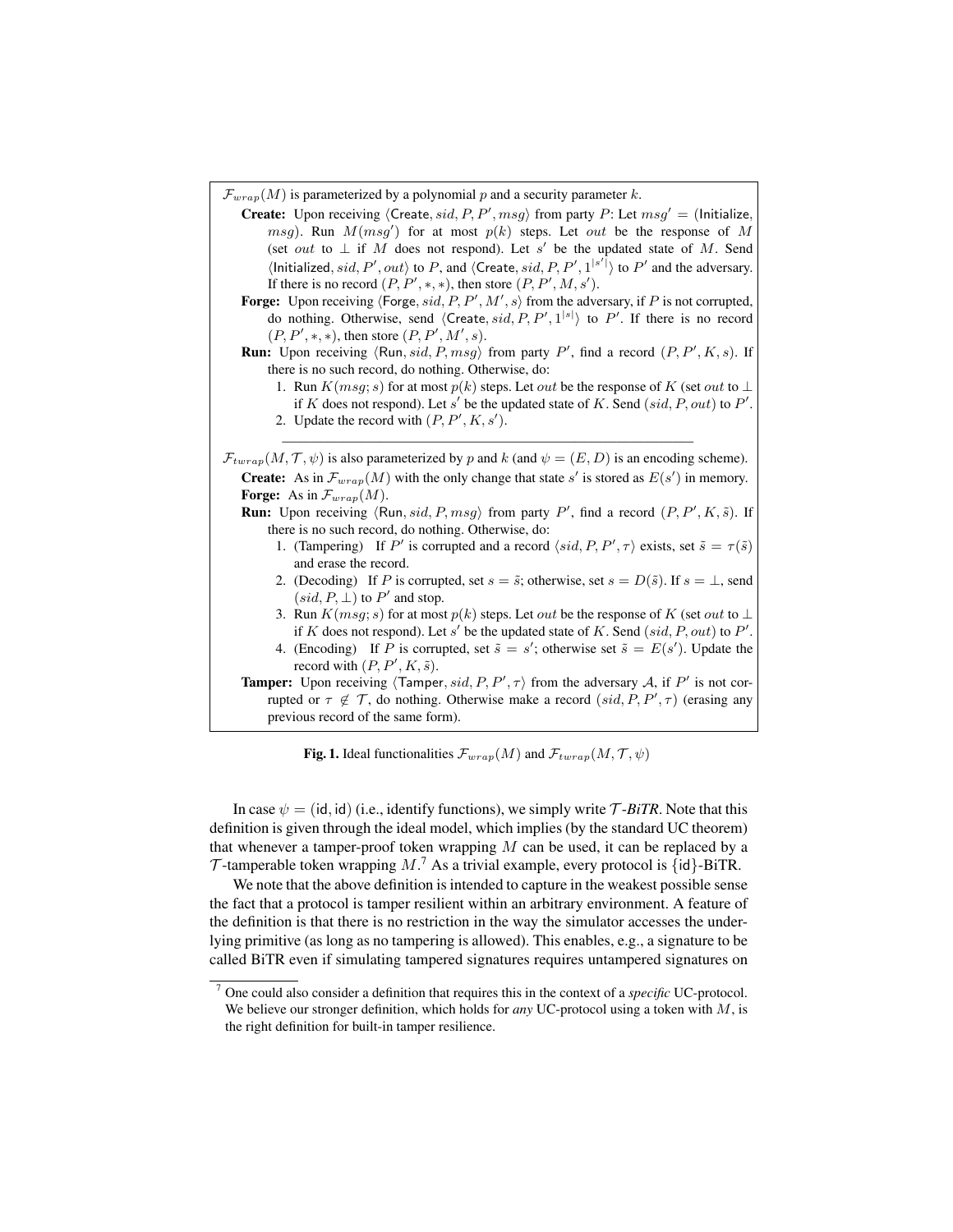different chosen messages, or even on a larger number of chosen messages. We believe that this is the correct requirement for the definition to capture that "if the underlying primitive is secure without tampering, it is secure also with tampering" (in the signature example, security is unforgeability against any polynomial time chosen message attack). Nonetheless, it can be arguably even better to achieve BiTR security through a "tighter" simulation, where the BiTR simulator is somehow restricted to behave in a manner that is closer to the way A operates (except for tampering of course) or possibly even more restricted. For instance, one may restrict the number of times the token is accessed by the simulator to be upper bounded by the number of times  $A$  accesses the token. In fact all our positive results do satisfy this desired additional tighter simulation property. Taking this logic even further, one may even require that once tampering occurs the BiTR simulator can complete the simulation without accessing the token at all — effectively suggesting that tampering trivializes the token and makes it entirely simulatable. We believe that the ability of BiTR to be readily extended to capture such more powerful scenarios highlights the robustness of our notion and, even though these scenarios are not further pursued here, the present work provides the right basis for such upcoming investigations.

#### 2.1 Composition of BiTR ITMs

It is natural to ask if a modular design approach applies to BiTR protocols. To investigate this question we need first to consider how to define the BiTR property in a setting where protocols are allowed to call subroutines.

Consider an ITM  $M_2$  and another ITM  $M_1$  that calls  $M_2$  as a subroutine. We denote by  $(M_1; M_2)$  the compound ITM. The internal state of  $(M_1; M_2)$  is represented by the concatenation of the two states  $s_1||s_2$  where  $s_1$  and  $s_2$  are the states of  $M_1$  and  $M_2$  at a certain moment of the runtime respectively. Let  $\mathcal{F}_{twinap}(M_1; M_2, \mathcal{T}_1 \times \mathcal{T}_2, \psi_1 \times \psi_2)$ denote an ideal functionality that permits tampering with functions from  $\mathcal{T}_1$  for the state of  $M_1$  and from  $\mathcal{T}_2$  for the state of  $M_2$  while the states are encoded with  $\psi_1$  and  $\psi_2$ respectively. We can also consider a sequence of ITMs that call each other successively  $\overline{M} = (M_1; \dots; M_n)$ . We next generalize the BiTR notion for an ITM  $M_i$  employed in the context of  $\overline{M}$  in a straightforward manner.

**Definition 2** (modular BiTR protocol). *Given*  $\overline{M} = (M_1; \ldots; M_n)$ ,  $\overline{T} = T_1 \times \ldots \times T_n$  $\mathcal{T}_n$ , and  $\overline{\psi}=\psi_1\times\ldots\times\psi_n$  for some  $i\in [n]$ , we say that  $M_i$  is modular- $(\mathcal{T}_i,\psi_i)$ -BiTR *with respect to*  $\overline{M}$ ,  $\overline{T}$  *and*  $\overline{\psi}$  *if for any PPT A there exists a PPT S such that for any non-uniform PPT* Z*,*

$$
\text{IDEAL}_{\mathcal{F}_{twrap}(\overline{M}, \overline{\mathcal{T}_i}, \overline{\psi}), \mathcal{A}, \mathcal{Z}} \approx \text{IDEAL}_{\mathcal{F}_{twrap}(\overline{M}, \overline{\mathcal{T}_{i+1}}, \overline{\psi}), \mathcal{S}, \mathcal{Z}},
$$
  
where  $\overline{T_i} = \{\text{id}\} \times \ldots \times \{\text{id}\} \times \mathcal{T}_i \times \ldots \times \mathcal{T}_n.$ 

Roughly speaking, this definition requires that whatever the adversary can do by tampering  $M_i$  with  $\mathcal{T}_i$  (on the left-hand side) should be also done without (on the right-hand side) in the context of  $\overline{M}, \overline{\mathcal{T}}, \overline{\psi}$ . For simplicity, if  $\overline{M}, \overline{\mathcal{T}}, \overline{\psi}$  are clear from the context, we will omit a reference to it and call an ITM  $M_i$  simply modular- $(\mathcal{T}_i, \psi_i)$ -BiTR.

The composition theorem below confirms that each ITM being modular BiTR is a necessary and sufficient condition for the overall compound ITM being BiTR.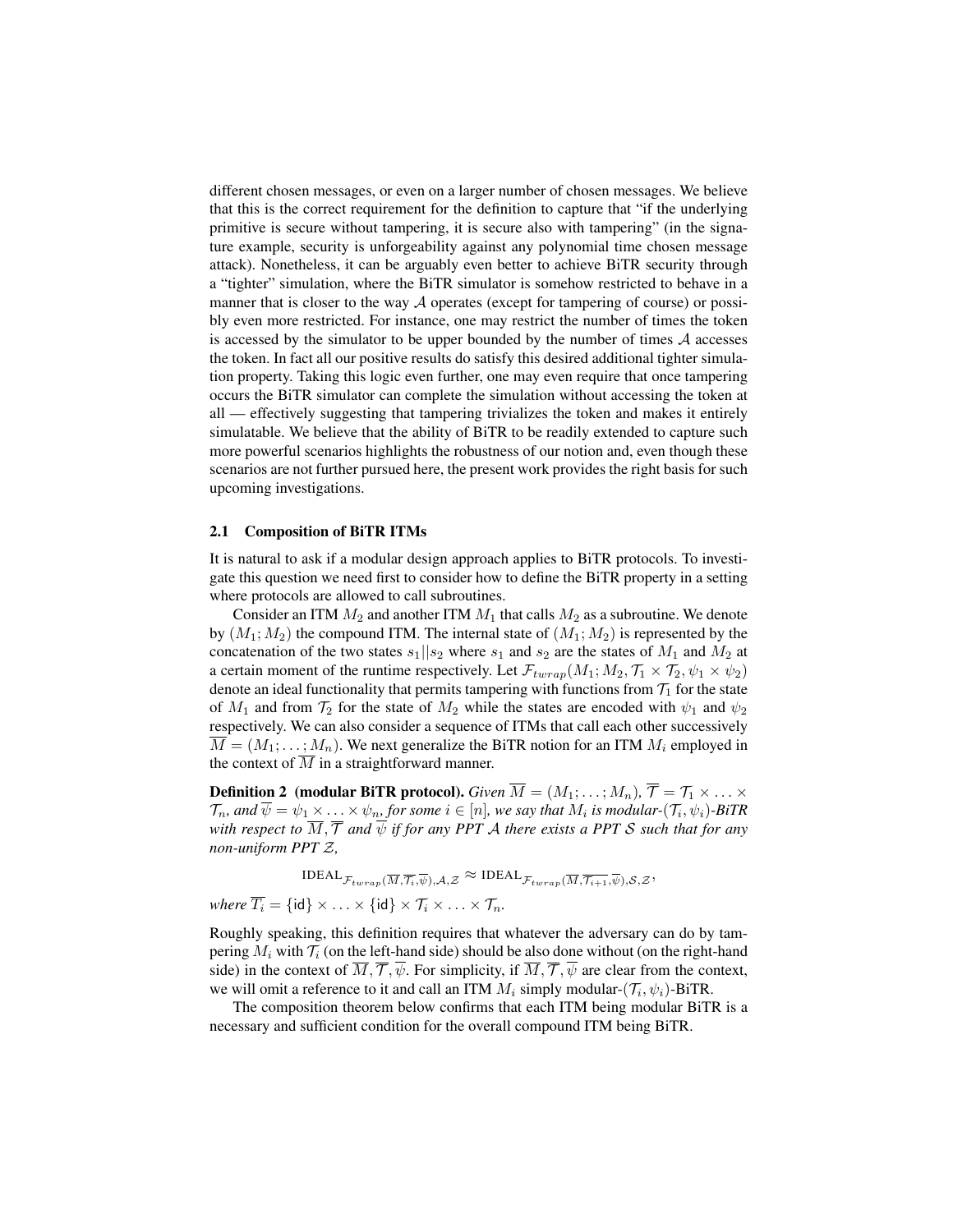**Theorem 1** (BiTR Composition Theorem). *Consider protocols*  $M_1, \ldots, M_n$  with  $\overline{M} =$  $(M_1, \ldots, M_n)$  and  $\mathcal{T} = \mathcal{T}_1 \times \ldots \times \mathcal{T}_n$ , and  $\psi = \psi_1 \times \ldots \times \psi_n$ . It holds that  $M_i$  is modular- $(\mathcal{T}_i, \psi_i)$ -BiTR for  $i = 1, \ldots, n$ , with respect to  $M, \mathcal{T}, \psi$  if and only *if*  $(M_1; \ldots; M_n)$  *is*  $(\mathcal{T}, \psi)$ *-BiTR.* 

A natural task that arises next is to understand the modular-BiTR notion.

Context Sensitivity of Modular-BiTR Security. The modular-BiTR definition is contextsensitive; an ITM may be modular BiTR in some contexts but not in others, in particular depending on the overall compound token  $\overline{M}$ . This naturally begs a question whether there is a modular-BiTR ITM that is insensitive to the context. In this way, akin to a universally composable protocol, a universally BiTR ITM could be used modularly together with any other ITM and still retain its BiTR property. To capture this we formalize universal-BiTR security below, as well as a weaker variant of it that is called *universal-BiTR parent* which applies only to ITMs used as the parent in a sequence of ITMs.

Definition 3 (universal BiTR). *If an ITM* M *is modular-*(T , ψ)*-BiTR with respect to any possible*  $\overline{M}$ ,  $\overline{T}$ ,  $\overline{\psi}$  *then we call* M *universal-*( $\mathcal{T}$ ,  $\psi$ )*-BiTR. If* M *is modular-*( $\mathcal{T}$ ,  $\psi$ )*-BiTR whenever* M *is used as the parent ITM then we call it universal-* $(\mathcal{T}, \psi)$ *-BiTR parent.*

Not very surprisingly (and in a parallel to the case of UC protocols) this property is very difficult to achieve. In fact, we show that if one-way functions exist then *nontrivial* universal-BiTR ITMs do not exist. We first define non-triviality: an ITM M will be called non-trivial if the set of its states can be partitioned into at least two sets  $S_0$ ,  $S_1$ and there exists a set of inputs A that produce distinct outputs depending when the ITM M is called and its internal state belongs to  $S_0$  or  $S_1$ . We call the pair of sets *a state partition for* M and the set A *the distinguishing input-set*. Note that if an ITM is trivial then for any partition of the set of states  $S_0, S_1$  and any set of inputs A, the calling of the ITM  $M$  on  $A$  produces identical output. This effectively means that the ITM  $M$ does not utilize its internal state at all and obviously is BiTR by default. Regarding nontrivial ITMs we next prove that they cannot be  $(\mathcal{T}, \psi)$ -BiTR for any tampering function  $\tau$  that switches the state between the two sets  $S_0, S_1$ , i.e.,  $\tau(S_0) \subseteq S_1$ ,  $\tau(S_1) \subseteq S_0$ . We call such tampering function *state-switching* for the ITM M. If an encoding  $\psi$  is involved, we call  $\tau$  state-switching for the encoding  $\psi$ . We are now ready to prove our negative result.

**Theorem 2.** Assuming one-way functions exist, there is no non-trivial universal- $(\mathcal{T}, \psi)$ -*BiTR ITM* M *such that* T *contains a state-switching function for* M *and the encoding* ψ*.*

Roughly speaking, the theorem holds since a parent ITM  $M_1$  calling  $M_2$  can make the message exchanges between them quite non-malleable by outputting a signature on these messages. In this context, no non-trivial  $M_2$  can be modular-BiTR, and thus  $M_2$  is not universal-BiTR. We note that the above theorem is quite final for the case of universal BiTR ITMs. It leaves only the possibility of proving the universal-BiTR property for trivial ITMs (that by default satisfy the notion) or for sets of functions that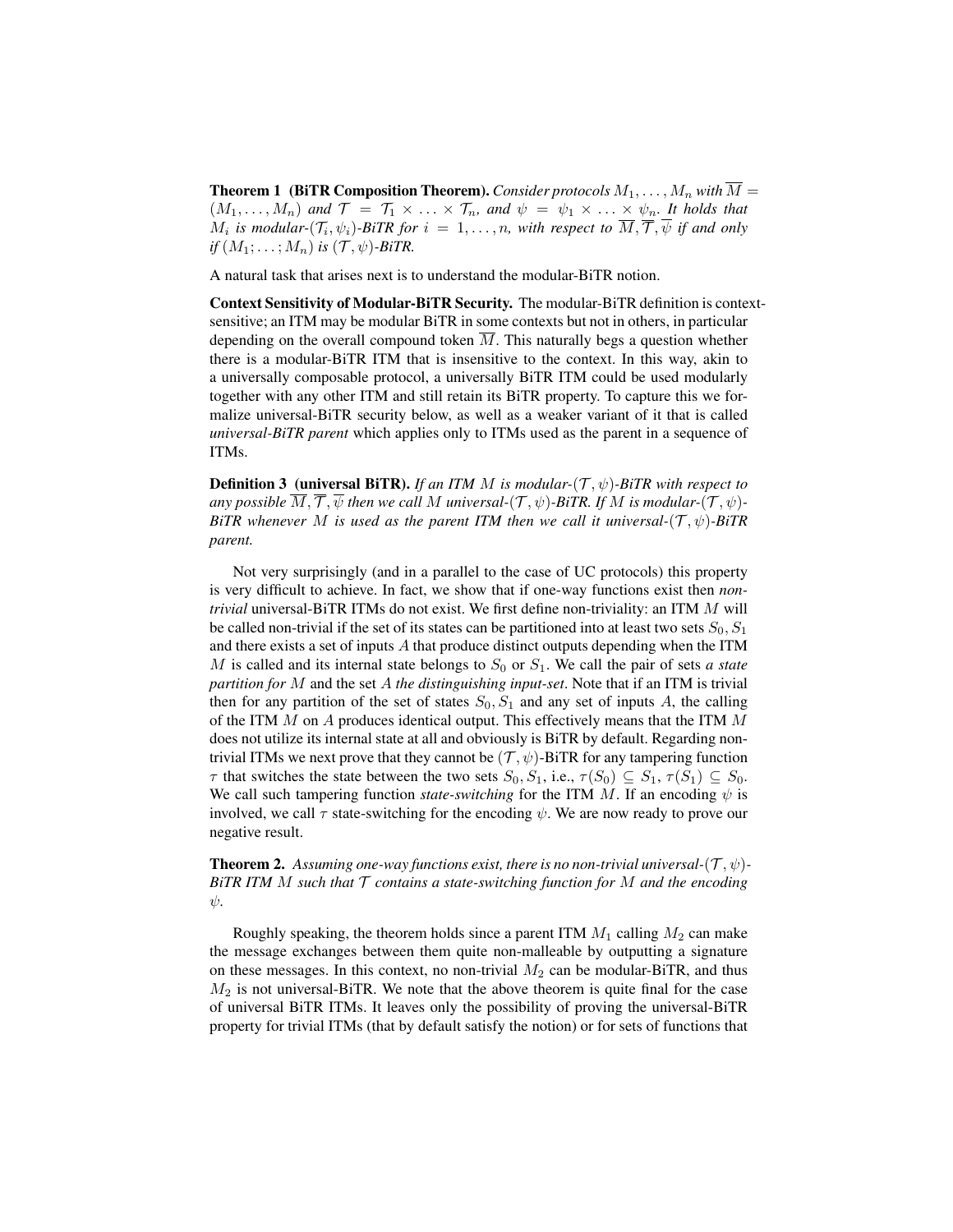are not state-switching, i.e., essentially they do not affect the output of  $M$  and therefore inconsequential. This state of affairs is not foreign to properties that are supposed to universally compose. Indeed, in the case of UC-security large classes of functionalities are not UC-realizable [15]. To counter this issue, in the UC-setting one may seek setup assumptions to alleviate this problem, but in our setting setup assumptions should be avoided. For this reason, proving the modular-BiTR property within a given context is preferable.

On the other hand, the universal-BiTR parent property turns out to be feasible, and thus this leaves a context insensitive property to be utilized for modular design of BiTR protocols. We in fact take advantage of this, and jumping ahead, the parent ITM in the compound ITM used to achieve general UC-secure MPC in Section 4 satisfies this property and can be composed with any child ITM.

# 3 Affine BiTR Protocols without State Encoding

In this section, we show two protocols (for identification and signatures, respectively) that are BiTR against certain tampering functions, without using any modification or encoding. Specifically, we consider a tampering adversary that can modify the state of the hardware with *affine functions*. Assuming the state of the hardware is represented by variables of  $\mathbb{Z}_q$  for some prime q, the adversary can choose a tampering  $f_{a,b}$  on a variable v, which will change v into  $f_{a,b}(v) = av + b \mod q$ . Let  $\mathcal{T}_{\text{aff}} = \{f_{a,b} \mid a \in$  $\mathbb{Z}_q^*, b \in \mathbb{Z}_q$  and  $\mathcal{T}_{\mathsf{aff}}^2 = \mathcal{T}_{\mathsf{aff}} \times \mathcal{T}_{\mathsf{aff}}$ .

Schnorr Identification [39]. The Schnorr identification is a two-round two-party protocol between a prover and a verifier. The common input is  $y = g^x$ , where g is a generator of a cyclic group of size q, and the prover's auxiliary input is  $x \in \mathbb{Z}_q$ . The protocol proceeds as follows:

- 1. The prover picks a random  $t \in \mathbb{Z}_q$  and sends  $z = g^t$  to the verifier.
- 2. The verifier picks a random  $c \in \mathbb{Z}_q$  and sends c to the prover, which in turn computes  $s = cx + t \mod q$  and sends s to the verifier. The verifier checks if  $zy^c = g^s$ .

We consider an ITM M on the prover side wrapped as a hardware token. This ITM is BiTR against affine functions. To see why it is BiTR, suppose that the adversary tampers with the state changing x into  $ax + b$  for some a and b. In the second round, the BiTR simulator — given c, from the adversary, that is supposed to go to  $\mathcal{F}_{turnap}(M; \mathcal{T}_{aff})$ — has to find out an appropriate c' going to  $\mathcal{F}_{wrap}(M)$  such that the simulator, on receiving  $s' = c'x + t$  from  $\mathcal{F}_{wrap}(M)$ , can output  $c(ax + b) + t$  that would come from  $\mathcal{F}_{turn}(M; \mathcal{T}_{aff})$ . In summary, given  $(a, b, c, s')$ , but not x or t, the simulator has to generate a correct output by controlling  $c'$ . It can do so by choosing  $c' = ac$  and outputting  $s' + cb$ . Note that  $s' + cb = c(ax + b) + t$ .

Signature Scheme due to Okamoto [35]. The digital signature scheme of Okamoto [35] was employed in the context of designing blind signatures. Here we show that it is BiTR against affine functions. We give a brief description next. Let  $(\mathbb{G}_1, \mathbb{G}_2)$  be a bilinear group as follows: (1)  $\mathbb{G}_1$  and  $\mathbb{G}_2$  are two cyclic groups of prime order q possibly with  $\mathbb{G}_1 = \mathbb{G}_2$ ; (2)  $h_1$  and  $h_2$  are generators of  $\mathbb{G}_1$  and  $\mathbb{G}_2$  respectively; (3)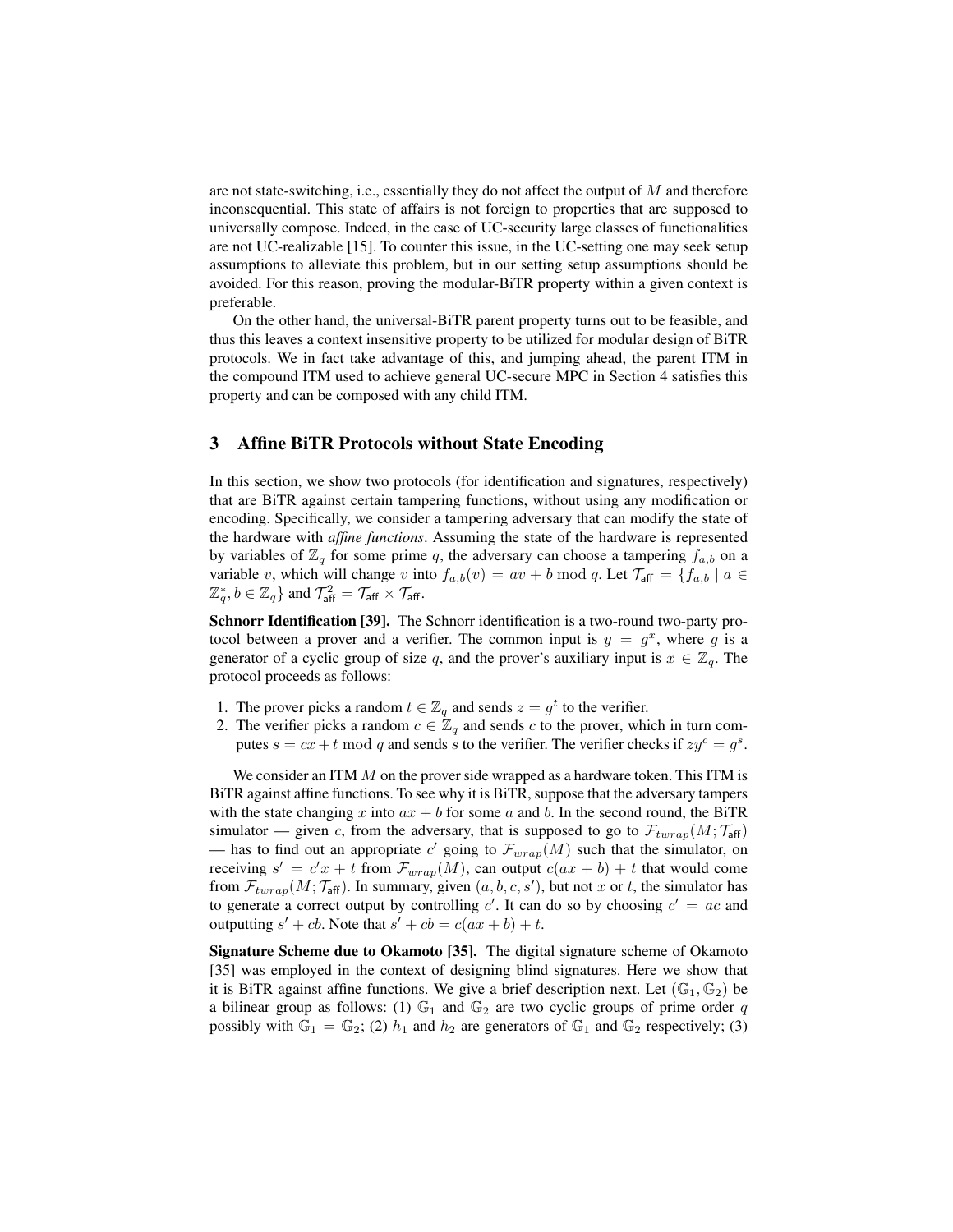$M_{oka}$ : The description of  $\mathbb{G}_1$ ,  $\mathbb{G}_2$ ,  $g_2, u_2, v_2$ , and a collision-resistant hashing function  $H$ :  $\{0,1\}^n \rightarrow \mathbb{Z}_q^*$  are embedded in the program as a public parameter. The state is  $x \in \mathbb{Z}_q$ . Initialization - Upon receiving a message (Initialize), choose  $x \in_R \mathbb{Z}_q$ , and  $g_2, u_2, v_2 \in_R G_2$  and output  $(q_2, w_2, u_2, v_2).$ Message Handling - Upon receiving a message (Sign, m), Choose random  $r, s \in \mathbb{Z}_q^*$  such that  $x + r \neq 0$ (mod q). Compute  $\sigma = (g_1^{H(m)} u_1 v_1^s)^{1/(x+r)}$  and output  $(\sigma, r, s)$ .

Fig. 2. Okamoto signature  $M_{oka}$ 

 $\psi$  is an isomorphism from  $\mathbb{G}_2$  to  $\mathbb{G}_1$  such that  $\psi(h_2) = h_1$ ; (4) e is a non-degenerate bilinear map  $e : \mathbb{G}_1 \times \mathbb{G}_2 \rightarrow \mathbb{G}_T$  where  $|\mathbb{G}_T| = p$ ,  $\forall u \in \mathbb{G}_1 \ \forall v \in \mathbb{G}_2 \ \forall a, b \in \mathbb{Z}$ :  $e(u^{a}, u^{b}) = e(u, v)^{ab}.$ 

The signature scheme below is secure against a chosen message attack under the Strong Diffie-Hellman assumption [35].

- Key Generation: Randomly select generators  $g_2, u_2, v_2 \in G_2$  and compute  $g_1$  $\psi(g_2), u_1 = \psi(u_2)$ , and  $v_1 = \psi(v_2)$ . Choose a random  $x \in \mathbb{Z}_q^*$  and compute  $w_2 = g_2^x$ . Verification key is  $(g_1, g_2, w_2, u_2, v_2)$ . Signing key is x.
- Signature of a message  $m \text{ ∈ } \mathbb{Z}_q^*$ : Choose random  $r, s \text{ ∈ } \mathbb{Z}_q^*$ . The signature is  $(\sigma, r, s)$  where  $\sigma = (g_1^m u_1 v_1^s)^{1/(x+r)}$  and  $x + r \neq 0 \pmod{q}$ .
- Verification of  $(m, \sigma, r, s)$ : Check that  $m, r, s \in \mathbb{Z}_q^*, \sigma \in \mathbb{G}_1, \sigma \neq 1$ , and  $e(\sigma, w_2 g_2^r)$  $e(g_1, g_2^m u_2 v_2^s).$

The signature token is described in Fig. 2. Similarly to the ITM for Schnorr signature scheme, this token can be shown to be BiTR against affine functions.

**Theorem 3.** *ITM*  $M_{oka}$  *in Fig. 2 is*  $\mathcal{T}_{aff}$ *-BiTR.* 

# 4 UC Secure Computation from Tamperable Tokens

In this section we examine the problem of achieving UC-secure computation relying on tamperable (rather than tamper-proof) tokens. Our starting point is the result of Katz [28], obtaining a UC commitment scheme (and general UC-secure computation) in the  $\mathcal{F}_{wrap}(M)$ -hybrid for an ITM M, which unfortunately, is not BiTR. However, we managed to change  $M$  so that the modified ITM  $M'$  is BiTR against affine functions, thus obtaining a UC commitment in the  $\mathcal{F}_{twrap}(M')$ -hybrid. Along the way, we present a generalization of Katz's scheme for building commitment schemes we call commitments with dual-mode parameter generation.

#### 4.1 Katz's Commitment Scheme and its Generalization.

Intuitively, the UC-secure commitment scheme given by Katz [28] uses the tamperproof hardware token to give the simulator the advantage over the adversary to force the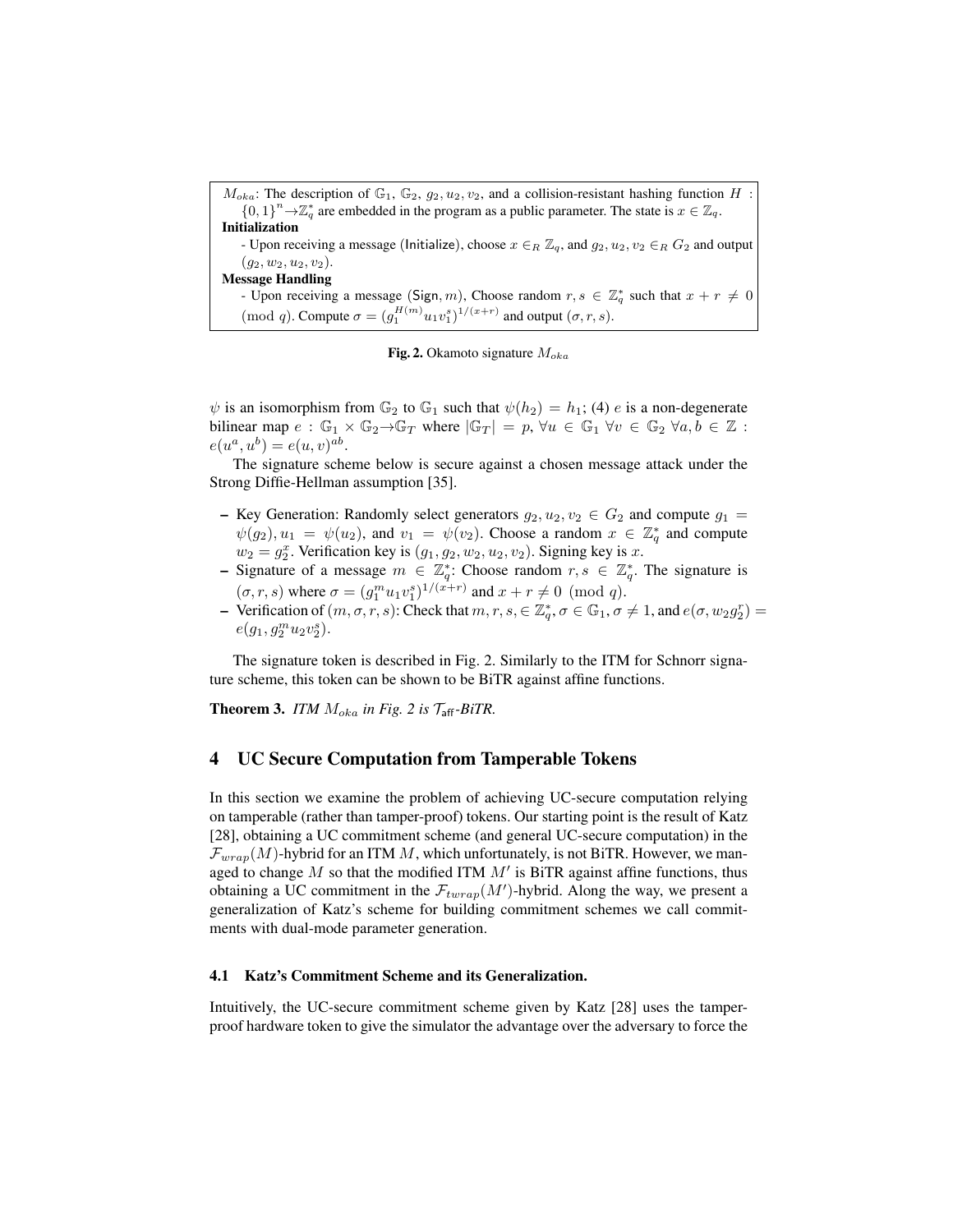commitment scheme to become extractable (in case the sender is corrupted) or equivocal (in case the receiver is corrupted). In spirit, this idea can be traced to mixed commitment schemes introduced in [17], although the two results differ greatly in techniques.

We abstract the approach of [28] to build UC commitments in Fig. 3. The UC commitment scheme is based on a primitive that we call commitment with dual-mode parameter generation (DPG-commitment for short).

## Commitment Phase:

- 1. Each of the sender and the receiver calls  $\mathcal{F}_{wrap}(M)$  with a Create message.
- 2. Each party executes the procedure dual-mode parameter generation with the  $\mathcal{F}_{wran}(M)$ . Let pS be the parameter the receiver obtained, and pR be one the sender obtained. The parameters  $pR$  and  $pS$  are exchanged.
- 3. The sender commits to a message m by sending  $\langle C_1, C_2, \pi \rangle$ , where  $C_1$  is a commitment to m based on the parameter  $pS$ ,  $C_2$  is a statistically-binding commitment to m, and  $\pi$  is WI proof that (1)  $C_1$  and  $C_2$  commits to the same message, or (2) pR was generated in the extraction mode.

### Opening Phase:

1. The sender reveals  $\langle m, \pi' \rangle$ , where m is the committed message,  $\pi'$  is WI proof that (1)  $C_2$  commits to m, or (2) pR was generated in the extraction mode.

Fig. 3. A UC Commitment that uses a DPG-commitment scheme  $\Pi$  with protocol  $M$  in the  $\mathcal{F}_{wrap}(M)$ -hybrid model.

A DPG-commitment is a commitment scheme whose parameter is generated by an interactive protocol  $M$  that is wrapped in a hardware token. Formally we define the following:

Definition 4 (DPG-Commitment scheme). *A commitment scheme* Π = (Com, Decom) *that is parameterized by* p*, has a dual mode parameter generation (DPG-commitment) if there are ITMs M and P that form a two party protocol*  $\langle P, M \rangle$  *and have the following properties:*

- *(Normal mode) For any PPT* P ∗ *, with overwhelming probability, the output of*  $\langle P^*, M \rangle$  *satisfies that if it is not* ⊥ *then it contains a parameter* p *over which the commitment scheme* Π *is unconditionally hiding.*
- *(Extraction mode) For any* M<sup>∗</sup> *with the same I/O as* M*, there is a PPT* S *that returns* (p, t) *such that the commitment scheme* Π *with the parameter* p *is a trapdoor commitment scheme with trapdoor* t *and the parameter generated by* S *is computationally indistinguishable from the parameter generated by*  $\langle P, M^* \rangle$ *.*

It is worth noting that DPG-commitments are very different from the mixed commitments of [17]. For one thing, contrary to mixed commitments, DPG-commitments do not have equivocal parameters. Moreover, mixed commitments have parameters that with overwhelming probability become extractable based on a trapdoor hidden in the common reference string. In contrast, DPG-commitments become extractable due to the manipulation of the parameter generation protocol  $M$  (specifically the ability of the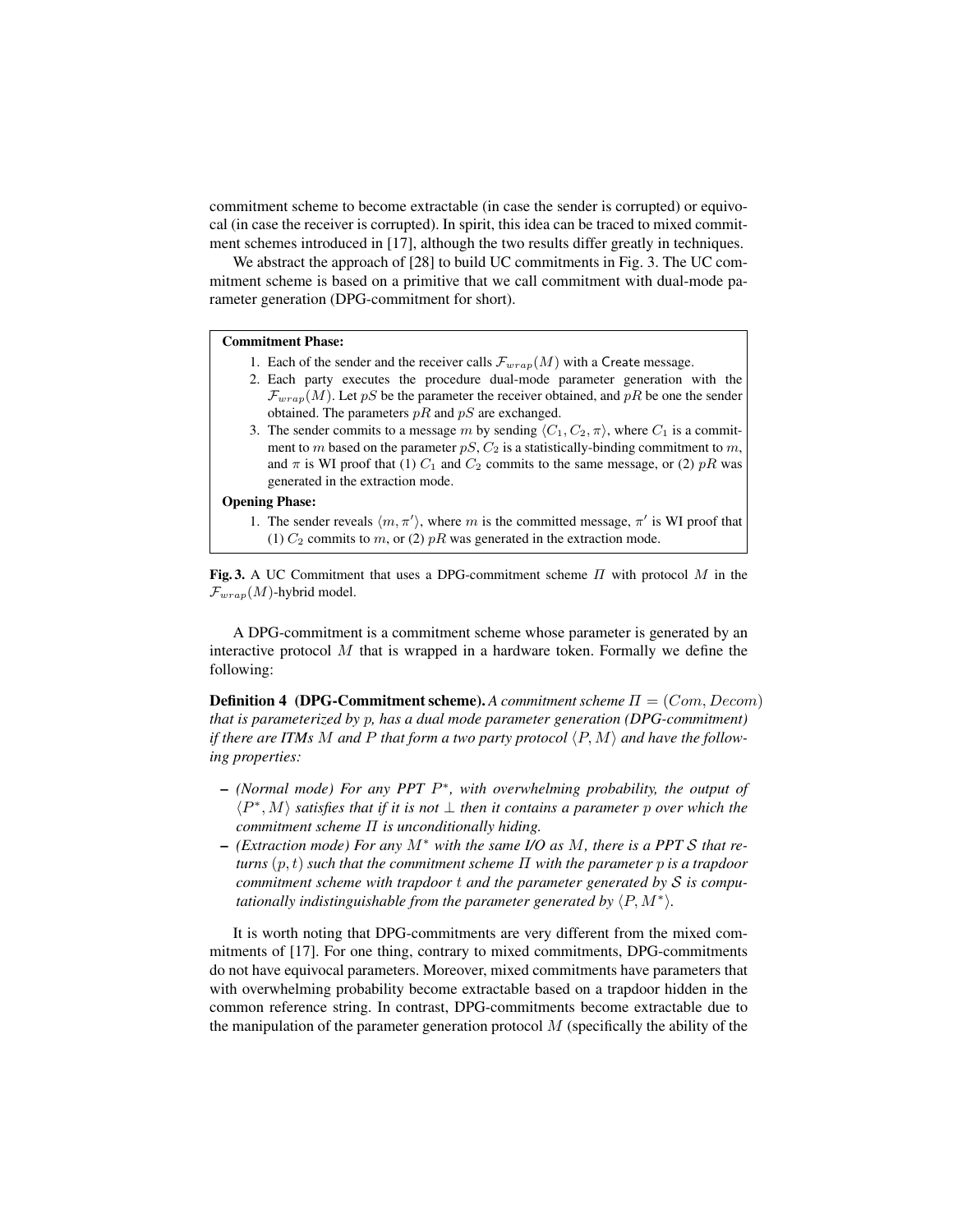simulator to rewind it). Now using the same arguments as in [28] it is possible to show that the commitment scheme in figure 3 is a UC-commitment provided that the underlying scheme used for  $C_1$  is a DPG-commitment. We briefly sketch the proof argument. When the sender is corrupted, the simulator has to extract the committed message. This can be done by making pS extractable. Then, given a commitment  $\langle C_1, C_2, \pi \rangle$  from the adversary, the simulator can extract the message committed to from  $C_1$  using the trapdoor of  $pS$ . When the receiver is corrupted, the simulator can make the commitment equivocal by causing  $pR$  to be extractable. Using the trapdoor for  $pR$  as witness, the simulator can generate a WI proofs  $\pi$  and  $\pi'$  with respect to the condition (2) and thus open the commitment to an arbitrary message.

We next briefly argue that the construction suggested in [28] amounts to a DPGcommitment scheme. The token operates over a multiplicative cyclic group of prime order. In the first round, a party generates a cyclic group and sends to the token the group description and random elements  $g$  and  $h$  of the group; then, the token sends back a Pedersen commitment  $c = \text{com}(g_1, g_2)$  to random  $g_1, g_2$  [36].<sup>8</sup> In the second final round, the party sends a random  $h_1, h_2$ , and then the token opens the commitment c and outputs the signature on  $(g, h, \hat{g}_1, \hat{g}_2)$  where  $\hat{g}_1 = g_1 h_1$  and  $\hat{g}_2 = g_2 h_2$ . With parameter  $(g, h, \hat{g_1}, \hat{g_2})$ , commitment  $C_1$  to a bit b is defined as  $(g^{r_1}h^{r_2}, \hat{g_1}^{r_1}\hat{g_2}^{r_2}g^b)$  for randomly-chosen  $r_1, r_2 \in \mathbb{Z}_q$ . It is well-known (and easy to check) that if the parameter is a Diffie-Hellman (DH) tuple and  $r = \log_g \hat{g}_1 = \log_h \hat{g}_2$  is known, then b can be efficiently extracted from the commitment. On the other hand, if it is a random tuple, this commitment scheme is perfectly hiding. Extraction mode is achieved by rewinding the code of a malicious token  $M^*$ . Specifically for a given  $M^*$ , the simulator S proceeds by picking a random DH tuple  $(g, h, \hat{g}_1 = g^t, \hat{g}_2 = h^t)$  and running  $M^*$  once to reach a successful termination and learn the values  $g_1, g_2$ . Subsequently, it rewinds  $M^*$  right before the second round and selects  $h_1 = \hat{g}_1/g_1$  and  $h_2 = \hat{g}_2/g_2$ . This will result in the parameter produced by  $M^*$  to be equal to the DH tuple, i.e., a parameter that is extractable with trapdoor  $t$ .

### 4.2 UC-Secure Commitment Scheme from a Tamperable Token

It is easy to see that the following result holds using the BiTR security properties.

Corollary 4. *If an ITM* M*, achieving parameters for DPG-commitment scheme, is* T *- BiTR, then there exists a UC-secure commitment scheme in the*  $\mathcal{F}_{twrap}(M, \mathcal{T})$ *-hybrid model.*

Therefore, if the token used in [28] is  $\mathcal{T}_{\text{aff}}$ -BiTR, then we obtain a UC-secure commitment scheme in the  $\mathcal{F}_{turnap}(M, \mathcal{T}_{aff})$ -hybrid model. Unfortunately, the token is not  $\mathcal{T}_{\text{aff}}$ -BiTR. We explain the issue below. Recall that in the first round the token sends a commitment to  $g_1, g_2$ . Suppose that  $g_1 = g^{r_1}$  and  $g_2 = g^{r_2}$  and that the values  $r_1$ and  $r_2$  are stored as state in the token after the first round. Suppose in addition that by tampering with an affine function the adversary causes the state to become  $(ar_1 +b, r_2)$ for some a and b. Then, in the second round, the simulator — given  $h_1$  and  $h_2$  from

<sup>&</sup>lt;sup>8</sup> We use a slightly different notation compared to [28] to unify the presentation with our BiTR token that is shown later.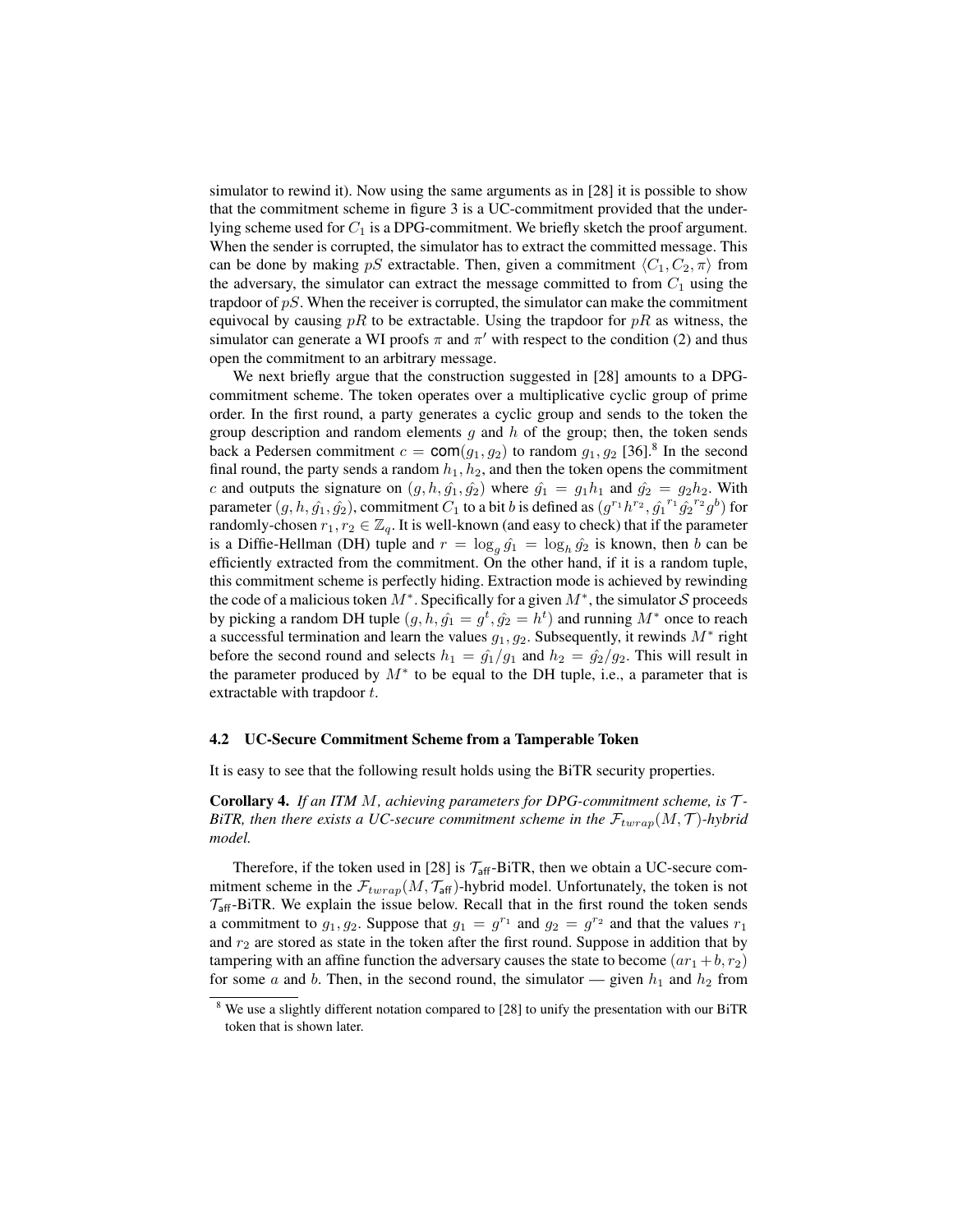Let  $\mathbb G$  be the cyclic multiplicative group of size q defined by a safe prime  $p = 2q + 1$  and g be a generator of  $\mathbb{G}$ . The description of  $\mathbb{G}$  is embedded in the program. The state is  $(r_1, r_2, s_1, s_2) \in \mathbb{Z}_q^4$ . It uses a signature ITM K as a subprotocol. Initialization

- Upon receiving a message (Initialize), call  $K$  with (Initialize), sets the state to all 0s and output whatever  $K$  outputs.

#### Message Handling

- Upon receiving a message  $h_0$ : Check  $h_0$  is a generator of  $\mathbb{G}$ . If the checking fails, output ⊥. Otherwise, pick  $r_i, s_i \in_R \mathbb{Z}_q$  and compute Pedersen commitments  $com_i = g^{s_i} h_0^{\mathcal{X}(g_i)}$ for  $i = 1, 2$ , where  $g_i = g^{r_i}$  and X is defined as:  $\mathcal{X}(\alpha) = \alpha$  if  $\alpha > p/2$ ,  $p - \alpha$  otherwise. Output  $(com_1, com_2)$ .

- Upon receiving a message  $(h, h_1, h_2, x_1, x_2)$ : Check  $h, h_1, h_2 \in \mathbb{G}$ ,  $x_1, x_2 \in \mathbb{Z}_q^*$ . If the checking fails, output  $\perp$ . Otherwise, let  $g_i = g^{r_i}$  and compute  $\hat{g}_i = g_i^{x_i} h_i$  for  $i = 1, 2$ . Call K with  $(Sign, (P, P', p, g, h, \hat{g}_1, \hat{g}_2))$  to get a signature  $\sigma$ . Output  $(g_1, g_2, s_1, s_2, \sigma)$ . Pick  $r_i, s_i \in_R \mathbb{Z}_q$  for  $i = 1, 2$ .

Fig. 4. Dual parameter generating ITM  $M_{dpg}$  that is universal-BiTR parent.

the adversary — has to send  $\mathcal{F}_{wrap}$  appropriate messages  $h'_1$  and  $h_2$  so that it can manipulate the output from  $\mathcal{F}_{wrap}$  as if the result is from  $\mathcal{F}_{twrap}$ . Here the signature on  $(g, h, \hat{g_1}, \hat{g_2})$  is a critical obstacle, since the simulator cannot modify it (otherwise, it violates unforgeability of signature schemes). This means that for simulation to be successful it should hold that  $\hat{g}_1 = g^{a r_1 + b} h_1 = g^{r_1} h'_1$ , i.e., the simulator should select  $h'_1 = g^{(a-1)r_1+b}h_1$ . Unfortunately, the simulator does not know  $r_1$  when it is supposed to send  $h'_1$ .

By slightly changing the token above, however, we manage to obtain a DPG-achieving ITM  $M_{dpq}$  that is BiTR against affine tampering functions. Its description is given in Fig. 4. First, we show  $M_{dpg}$  achieves parameters for DPG-commitment. Roughly speaking, the protocol in the normal mode generates a random tuple  $(g, h, \hat{g}_1, \hat{g}_2)$ , by multiplying random numbers  $g_1$  and  $g_2$  (from  $M_{dpg}$ ) and random numbers  $h_1$  and  $h_2$ (from the party). Therefore, the probability that the tuple  $(g, h, \hat{g}_1, \hat{g}_2)$  is a DH tuple is negligible since  $\hat{g}_1$  and  $\hat{g}_2$  are uniformly distributed. In the extraction mode, however, the simulator emulating  $\mathcal{F}_{wrap}$  can rewind the ITM to cause  $(g, h, \hat{g}_1, \hat{g}_2)$  to be a DH tuple. Specifically, the simulator picks a random DH tuple  $(q, h, \hat{q}_1, \hat{q}_2)$  and, after finding out the values  $q_1, q_2$ , rewinds the machine right before the second round and sends  $h_i = \hat{g}_i/g_i^{x_i}$  for  $i = 1, 2$ . Under the DDH assumption, parameters from the normal mode and from the extraction mode are indistinguishable.

More importantly,  $M_{dpq}$  is BiTR against affine tampering functions. To achieve BiTR security, we introduce  $x_1$  and  $x_2$ . As before, suppose that the state for  $g_1$  is changed from  $r_1$  to  $ar_1 + b$ . In the second round, the simulator — given  $h_1$  and  $x_1$ — has to send appropriate  $h'_1$  and  $x'_1$  to  $\mathcal{F}_{wrap}$  such that  $\hat{g}_1 = g^{(ar_1+b)x_1}h_1 = g^{r_1x'_1}h'_1$ . This means that  $h'_1 = g^2 h_1$  where  $z = (ar_1x_1 + bx_1 - r_1x'_1)$ . The good news is that although the simulator doesn't know  $r_1$ , it does know how to pick  $x'_1$  to satisfy the equation:  $x'_1 = ax_1$ . The value  $h'_1$  can be computed subsequently from the above equation.

**Theorem 5.** *The ITM*  $M_{dpg}$  *in Fig. 4 is*  $\mathcal{T}_{\text{aff}}^4$ -BiTR.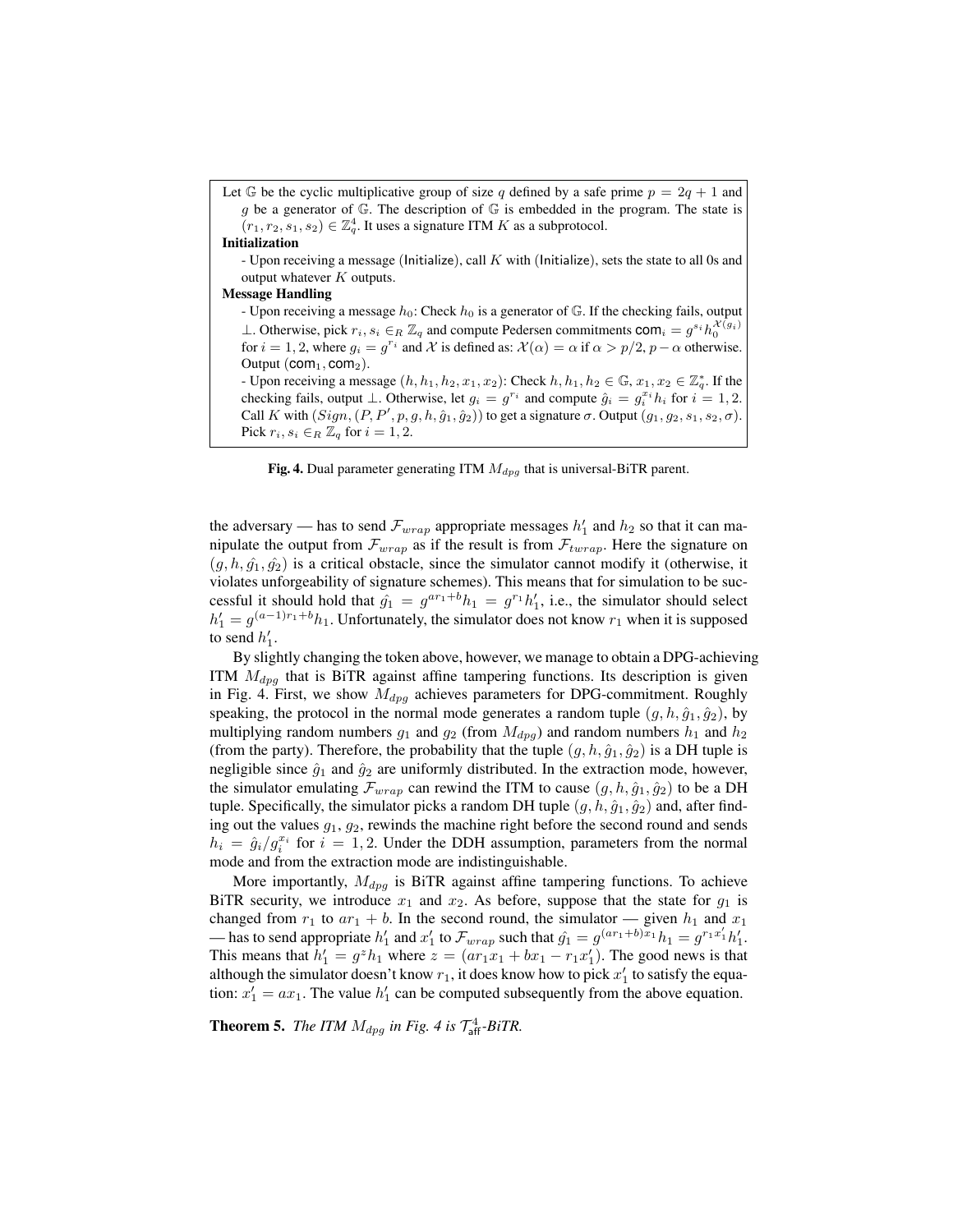Furthermore, the way the ITM  $M_{dpg}$  uses a signature scheme is simple enough (it simply passes through whatever it receives from the signature token) and we can easily extend the above lemma to prove that  $M_{dpg}$  is universal BiTR parent. We also show that the ITM for the Okamoto signature scheme  $M_{oka}$  is modular- $\mathcal{T}_{aff}$ -BiTR when used with  $M_{dpq}$ .

**Lemma 6.** *ITM*  $M_{oka}$  *in Fig. 2 is modular-T*<sub>aff</sub>-BiTR with respect to  $(M_{dpg}; M_{oka})$ .

Applying the composition theorem (Theorem 1) along with Theorem 5 and Lemma 6 to the above scheme, we obtain a BiTR token that gives a UC commitment based on corollary 4.

**Corollary 7.**  $(M_{dpg}; M_{oka})$  *is*  $\mathcal{T}_{\text{aff}}^5$ -*BiTR*.

# 5 BiTR Protocols against General Classes of Tampering Functions

### 5.1 BiTR Protocols from Non-Malleable Codes

In this section we will see how the BiTR property can be derived by implementing an integrity check in the form of an encoding  $\psi$ . A useful tool for this objective is the notion of non-malleable codes [21]. A pair of procedures  $(E, D)$  is a non-malleable code with respect to tampering functions  $\mathcal{T}$ , if there is an algorithm S that detects whether the state becomes invalid, given only the tampering function t. In particular  $S$  should satisfy the following property: for all  $x \in \{0,1\}^n$  and  $t \in \mathcal{T}$ , if  $x = D(t(E(x)))$  (i.e., x stays the same even after applying the tampering t), it holds that  $S(t) = \top$  with overwhelming probability, while otherwise  $S(t)$  is statistically (or computationally) close to  $D(t(E(x)))$ . By encoding the state of a protocol with a non-malleable code it is possible to show the following restatement of Theorem 6.1 of [21] under the BiTR security framework.

**Theorem 8** ([21]). Let  $\mathcal T$  be a class of tampering functions over  $\{0,1\}^m$  and  $(E, D, \mathcal S)$ *be a non-malleable code with respect to*  $\mathcal{T}$ *, where*  $E : \{0,1\}^n \rightarrow \{0,1\}^m$ *, D* :  ${0,1}^m$   $\rightarrow$   ${0,1}^n$  and *S* are efficient procedures. Let *M* be any ITM whose state *is of length n. Then M is*  $(\mathcal{T}, \psi)$ *-BiTR where*  $\psi = (E, D)$ *.* 

The above theorem suggests the importance of the problem of constructing nonmalleable codes for a given class of tampering functions  $\mathcal T$ . Some positive answers to this difficult question are given in [21] for a class of tampering functions that operate on each one of the bits of the state independently; they also provide a general feasibility result for tampering families of bounded size (with an inefficient construction); an important characteristic of those solutions is relying on the randomness of the encoding. Here we show a different set of positive results by considering the case of *deterministic* non-malleable codes, i.e., the setting where  $(E, D)$  are both deterministic functions.

In our result we will utilize a relaxation of non-malleable codes:  $(E, D, Predict)$ is called a  $\delta$ -non-malleable code with distance  $\epsilon$  if for any  $x \in \{0,1\}^n$  and  $t \in \mathcal{T}$ , it holds that (i)  $D(E(x)) = x$ , (ii) the probability that  $D(t(E(x)))$  is neither x nor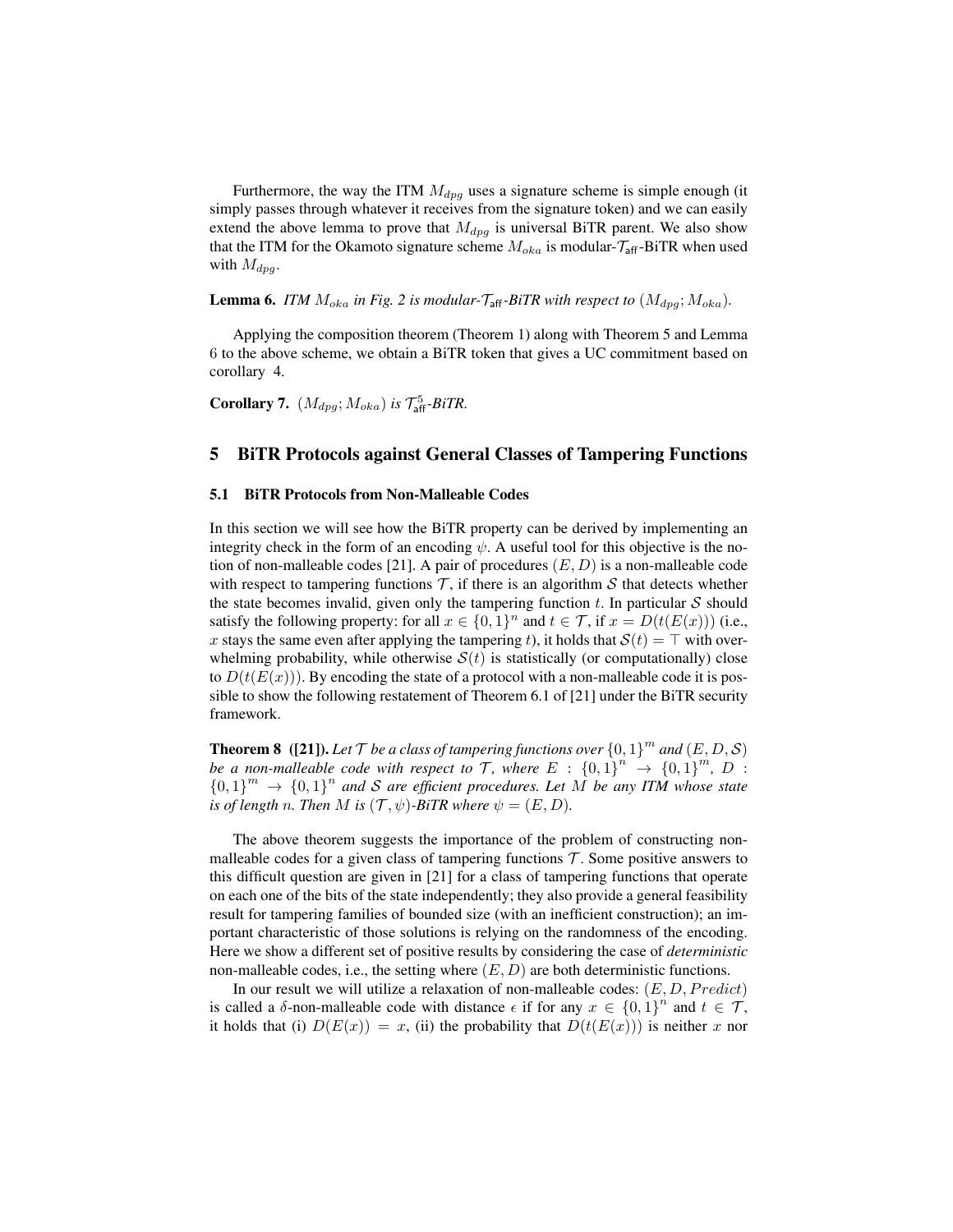$\bot$  is at most δ,<sup>9</sup> and (iii) *Predict*(·) outputs either ⊤ or ⊥, and  $|Pr[D(t(E(x)))$  =  $|x| - \Pr[Predict(t) = \top] \leq \epsilon$ . It is easy to see that if  $\epsilon$ ,  $\delta$  are negligible the resulting code is non-malleable: given that  $\delta$  is negligible, property (ii) suggests that D will return either the correct value or fail, and thus in case it fails,  $Predict(\cdot)$  will return  $\bot$ with about the same probability due to (iii). We call  $\delta$  the crossover threshold and  $\epsilon$  the predictability distance.

### 5.2 Constructing Deterministic Non-Malleable Codes

**Inefficient Construction for Any**  $T$ **.** We now consider the problem of constructing a δ-non-malleable code  $E: \{0,1\}^n \rightarrow \{0,1\}^m$  for a given class of tampering functions and parameters  $\delta$ ,  $\epsilon$ . We will only consider the case when  $\delta > \epsilon$  as the other case is not useful. We note that the construction is inefficient for large  $m$  and  $n$ , but it becomes efficient for logarithmic values of  $m, n$ . Following this we utilize it in the construction of deterministic non-malleable codes.

For a given  $t \in \mathcal{T}$  consider the graph G that is defined with vertex set  $V = \{0, 1\}^m$ with each edge  $(u_1, u_2)$  having weight  $w_t(u_1, u_2) = \Pr[t(u_1) = u_2]$ .<sup>10</sup> Finding a good δ-non-malleable code amounts to finding a partition  $S$ ,  $\overline{S} = V \setminus S$  of G satisfying the following properties that for each  $t \in \mathcal{T}$ :

- For all  $u, v \in S$ , it holds that  $w_t(u, v) \leq \delta$ .
- Either (i) ∀u ∈ S :  $\sum_{v \in \overline{S}} w_t(u, v) \ge 1 \epsilon$  or (ii) ∀u ∈ S :  $\sum_{v \in \overline{S}} w_t(u, v) \le \epsilon$ .

If S satisfies condition (i) (resp., condition (ii)) for a given  $t \in \mathcal{T}$ , we will say that S is a *repeller* (resp., an *attractor*) with respect to t.

We next provide a simple algorithm that is guaranteed to produce a code of non-zero rate if such exists. Consider all pairs of vertices  $\{u_1, u_2\}$  and classify them according to whether they are repellers or attractors with parameters  $\delta$ ,  $\epsilon$ . Note that testing whether these sets are repellers or attractors requires  $O(|V|)$  steps. We perform the same for all tampering functions  $t \in \mathcal{T}$  and then consider only those sets that appear in the list of all tampering functions. Finally, we improve the size of such a selected pair by moving vertices from  $\overline{S}$  to  $S$  provided that the repeller or attractor property is maintained. We note that this approach will enable us to reach a local maximum code nevertheless it is not guaranteed to find an optimal code.

Assume now that the output of the above procedure is the set  $C \subseteq V = \{0, 1\}^m$ . We next set  $n = \lfloor \log_2 |\mathcal{C}| \rfloor$  and consider  $E : \{0, 1\}^n \to \{0, 1\}^m$  an arbitrary injection from  $\{0,1\}^n$  to C. The decoding D is defined as the inverse of E when restricted on C, and  $\perp$  everywhere else. We next define *Predict* as follows. On input t, if C is an attractor, then output **ok**; otherwise output  $\perp$  (i.e., for the case C is an repeller).

<sup>&</sup>lt;sup>9</sup> The tampering t may change the codeword x into another valid codeword.

<sup>&</sup>lt;sup>10</sup> In the above description, we assumed the probabilities  $Pr[t(c) = u]$  are known. If they are not known, they can be estimated using standard techniques. In particular, to evaluate the probability of an event  $A$ , repeat  $k$  independent experiments of  $A$  and denote the success ratio of the k experiments as  $\hat{p}$ . Let  $X_i$  be the probability that the i-th execution of the event A is successful. The expected value of  $Y = \sum_{i=1}^{k} X_i$  is  $k \cdot p$ . Using the Chernoff bound it follows that  $|\hat{p} - p| \le 1/N$  with probability  $1 - \gamma$  provided that  $k = \Omega(N^2 \ln(\gamma^{-1}))$ .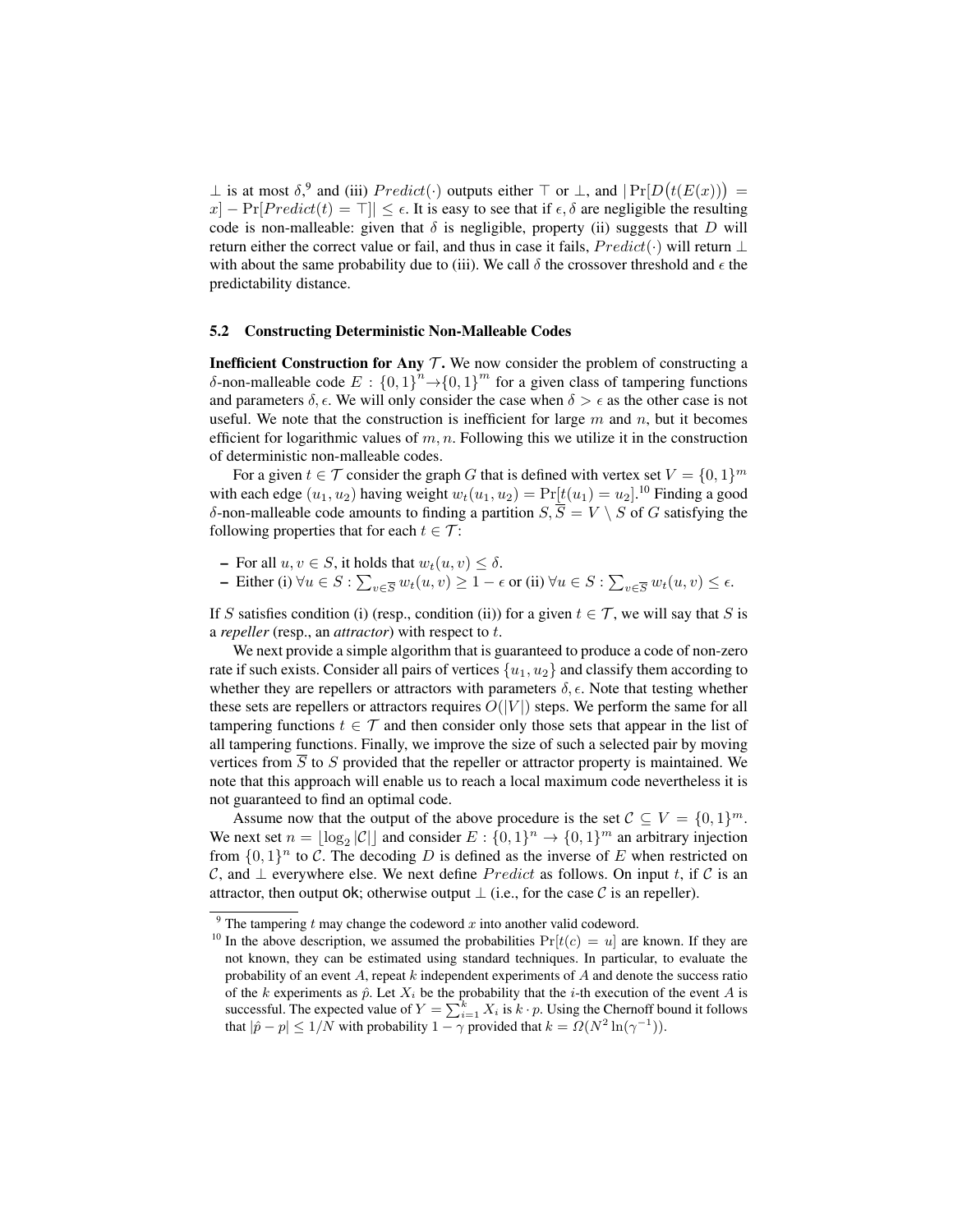The rate of the constructed code is  $n/m$ , while the time-complexity of constructing  $E, D, Predict(\cdot)$  is  $2^{\mathcal{O}(n)}|\mathcal{T}|$ . The size of the circuit evaluating each one of these functions is respectively  $2^n, 2^m, |\mathcal{T}|$ .

**Theorem 9.** Fix any class of functions  $T$ . If there exists a code  $(E, D, Predict)$  with *rate*  $> 0$  *that is*  $\delta$ -non-malleable w.r.t.  $\mathcal T$  *and distance*  $\epsilon$ , *then such a code is produced by the above procedure.*

When does a deterministic non-malleable code exist? The basic idea of the construction above was to search for a one-sided set of codewords and use it to define the non-malleable code. The necessity of one-sidedness is easy to see since if the property fails, i.e.,  $\epsilon < q_{u,t} < 1 - \epsilon$  for some t and u, the requirement on *Predict* cannot hold in general since it cannot predict with high probability what would happen in the real world after tampering a state that is encoded as  $u$ . We now provide two illustrative examples and discuss the existence (and rate) of a deterministic non-malleable encoding for them.

*Example 1: Set Functions.* If  $\mathcal T$  contains a function t that sets the *i*-th bit of  $u \in \{0,1\}^m$ to 0, it follows that the code  $\mathcal C$  we construct must obey that either all codewords have the i-th bit set to 0 or all of them have the bit set to 1. This means that the inclusion of any bit setting function in  $T$  cuts the size of the code  $|C|$  by half. There is no nonmalleable code when the collection  $\mathcal T$  contains Set functions for every bit position (this is consistent with the impossibility result of [23] for algorithmic tamper proof security when Set functions are allowed for tampering).

*Example 2: Differential Fault Analysis* [8]. Consider a single function t which flips each 1-bit to a 0-bit with probability  $\beta$ . Consider a code  $\mathcal{C} \subseteq \{0,1\}^m$  for which it holds that all codewords in  $\mathcal C$  have Hamming distance at least r between each other and  $0^m \in \mathcal{C}$ . Then it is easy to see that  $\delta$ , the probability of crossover, is at most  $\beta^r$ . Further, now suppose that t is applied to an arbitrary codeword u in C other than  $0^m$ . We observe that the number of 1's in  $u$  is at least  $r$  (otherwise it would have been too close to  $0<sup>m</sup>$ ). It follows that t will change some of these 1's to 0's, with probability at least  $1 - (1 - \beta)^r$ . It follows that we can predict the effect of the application of t with this probability when we restrict to codewords in  $\mathcal{C} \setminus \{0^m\}$ . In summary, any code  $\mathcal{C}$ over  $\{0,1\}^m$  with minimum distance r that contains  $0^m$  allows for a  $\beta^r$ -non-malleable code with  $(1 - \beta)^r$  for t using the code  $\mathcal{C} \setminus \{0^m\}.$ 

We can extend the above to the case when  $\alpha$  compositions of  $t$  are allowed. Note that a sequence of a applications of t will flip each 1-bit to a 0-bit with probability  $\beta + (1 - \beta)\beta + \ldots + (1 - \beta)^{a-1}\beta = 1 - (1 - \beta)^a$ . The encoding now has crossover  $(1-(1-\beta)^a)^r \le e^{-(1-\beta)^a r}$ . Thus, from  $e^{-(1-\beta)^a r} \le \delta$ , we obtain  $r \ge (1/(1-\delta)^a)^r$ .  $(\beta)^{a} \ln(1/\delta)$ , i.e., when  $\beta$  is bounded away from 1, the minimum distance of the code grows exponentially with a.

**Efficient Construction for Localized**  $T$ . Now, we show a simple way to use the (inefficient) construction of the beginning of the section with constant rate and any cross-over  $\delta < 1/2$ , to achieve an efficient construction with negligible cross-over (and thus, BiTR security for any protocol  $M$  whose state is encoded with the resulting code), when the class contains only functions that can be split into independent tampering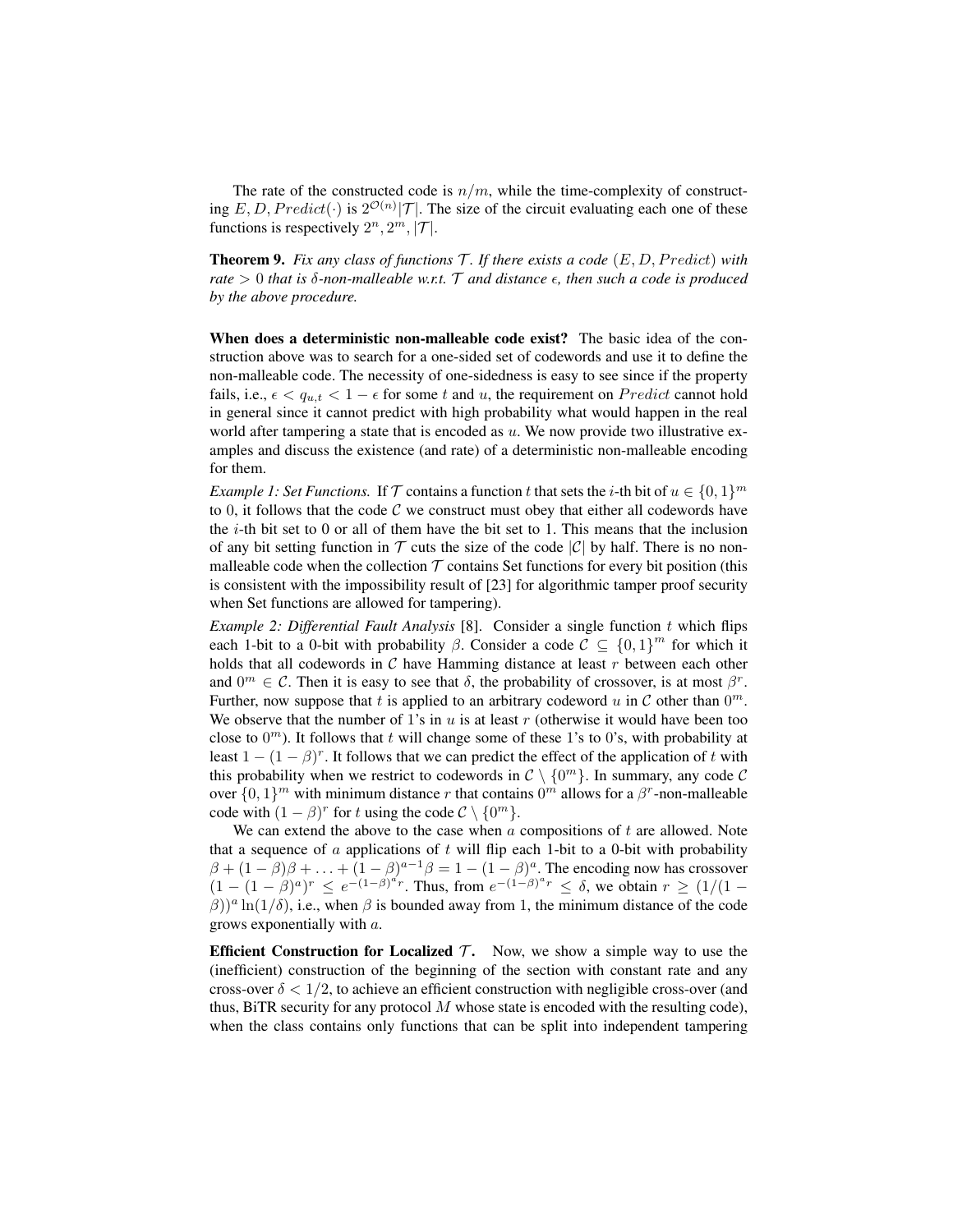of local (i.e., logarithmically small) blocks. Here we consider a tampering class  $\mathcal T$  of polynomial size. Roughly speaking, the construction is achieved first by applying a Reed-Solomon code to the overall state and then by applying the  $\delta$ -non-malleable code to the resulting codeword in small blocks. Let  $\mathcal{T}^\ell$  denote  $\mathcal{T} \times \cdots \times \mathcal{T}$  (with  $\ell$  repetitions).

**Theorem 10.** Let  $k$  be a security parameter. Let  $\mathcal T$  be a class of functions over  $\{0,1\}^m$ with  $m = \mathcal{O}(\log k)$  for which a  $\delta$ -non-malleable code exists and is efficiently con*structible with rate* r*. Then there is an efficiently constructible deterministic non-malleable code w.r.t.*  $\mathcal{T}^{\ell}$  *for any rate less than*  $(1 - \delta)r$  *provided*  $\ell / \log \ell = \omega(\log k)$ *.* 

Acknowledgement. We are grateful to Li-Yang Tan and Daniel Wichs for useful discussions regarding this work.

# References

- 1. Alwen, J., Dodis, Y., Wichs, D.: Leakage-resilient public-key cryptography in the boundedretrieval model. In: CRYPTO. pp. 36–54 (2009)
- 2. Anderson, R.J., Kuhn, M.G.: Tamper resistance a cautionary note. In: The Second USENIX Workshop on Electronic Commerce Proceedings. pp. 1–11. Oakland, California (18–21 1996)
- 3. Applebaum, B., Harnik, D., Ishai, Y.: Semantic security under related-key attacks and applications. In: Innovations in Computer Science - ICS 2011. pp. 45–60 (2011)
- 4. Bar-El, H., Choukri, H., Naccache, D., Tunstall, M., Whelan, C.: The sorcerers apprentice guide to fault attacks. Cryptology ePrint Archive, Report 2004/100 (2004), http://eprint.iacr.org/
- 5. Bellare, M., Cash, D.: Pseudorandom functions and permutations provably secure against related-key attacks. In: CRYPTO. pp. 666–684 (2010)
- 6. Bellare, M., Kohno, T.: A theoretical treatment of related-key attacks: Rka-prps, rka-prfs, and applications. In: EUROCRYPT. pp. 491–506 (2003)
- 7. Biham, E., Shamir, A.: Differential fault analysis of secret key cryptosystems. In: CRYPTO. pp. 513–525 (1997)
- 8. Boneh, D., DeMillo, R.A., Lipton, R.J.: On the importance of eliminating errors in cryptographic computations. J. Cryptology 14(2), 101–119 (2001)
- 9. Boyle, E., Segev, G., Wichs, D.: Fully leakage-resilient signatures. In: EUROCRYPT. pp. 89–108 (2011)
- 10. Brakerski, Z., Kalai, Y.T., Katz, J., Vaikuntanathan, V.: Overcoming the hole in the bucket: Public-key cryptography resilient to continual memory leakage. In: FOCS. pp. 501–510 (2010)
- 11. Brumley, D., Boneh, D.: Remote timing attacks are practical. Computer Networks 48(5), 701–716 (2005)
- 12. Canetti, R.: Universally composable security: A new paradigm for cryptographic protocols. In: FOCS. pp. 136–145 (2001)
- 13. Canetti, R., Fischlin, M.: Universally composable commitments. In: CRYPTO. pp. 19–40 (2001)
- 14. Canetti, R., Goldreich, O., Goldwasser, S., Micali, S.: Resettable zero-knowledge (extended abstract). In: STOC. pp. 235–244 (2000)
- 15. Canetti, R., Kushilevitz, E., Lindell, Y.: On the limitations of universally composable twoparty computation without set-up assumptions. In: EUROCRYPT. pp. 68–86 (2003)